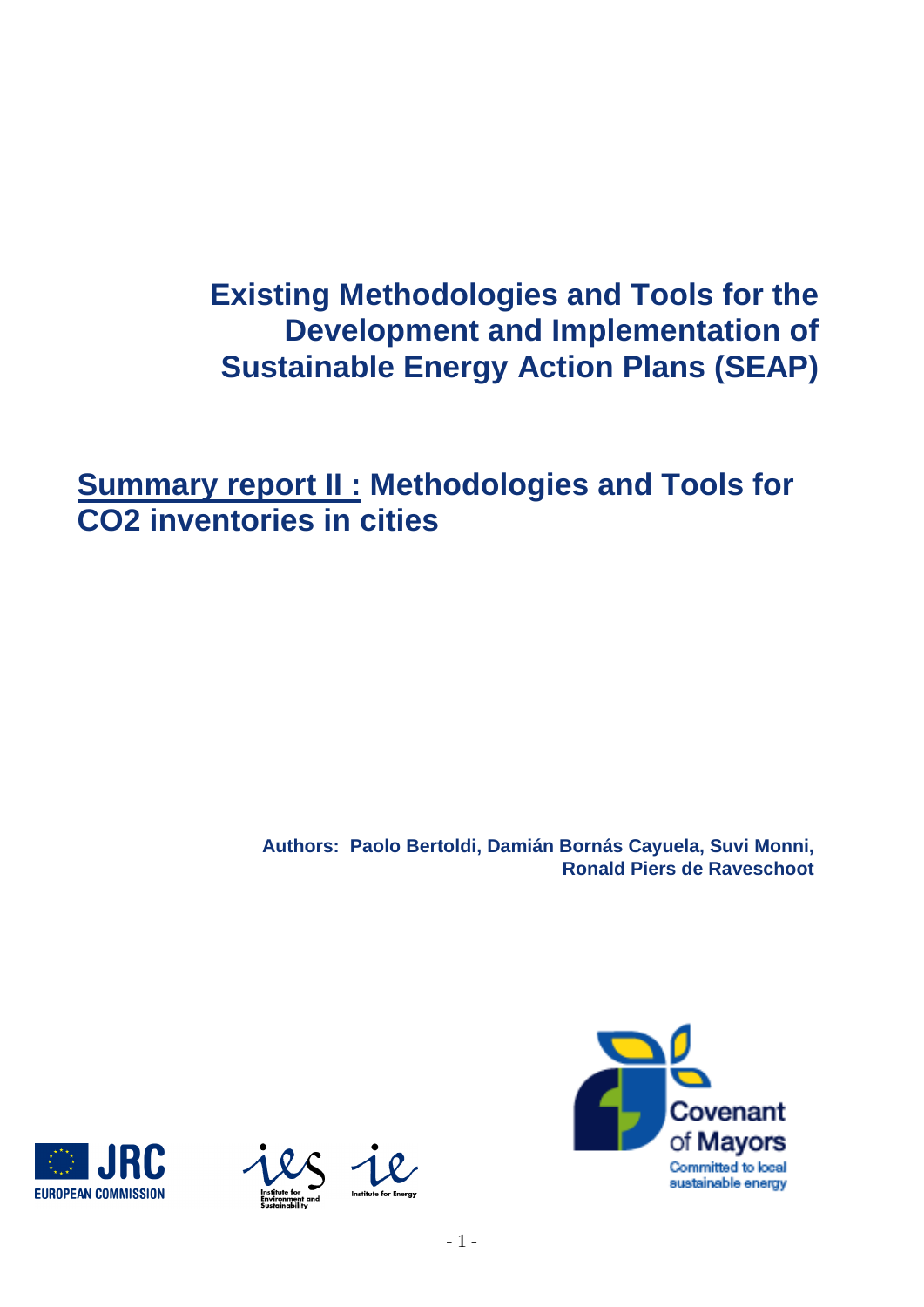## **LIST OF CONTENTS**

| <b>INTRODUCTION</b>                                                                                   | $\mathbf{2}$     |
|-------------------------------------------------------------------------------------------------------|------------------|
| 1. INTRODUCTION TO THE RESEARCH ON CO2 INVENTORIES METHODOLOGIES                                      | 3                |
| 2. AVAILABLE METHODOLOGIES FOR THE ESTIMATION OF CO <sub>2</sub> EMISSIONS/EMISSION<br><b>SAVINGS</b> | $\boldsymbol{4}$ |
| 3. SUMMARY OF EXISTING METHODOLOGIES                                                                  | 20               |
| 4. INVENTORIES UNDER COVENANT OF MAYORS                                                               | 22               |
| 5. SIGNPOSTING OF EXISTING METHODOLOGIES                                                              | 23               |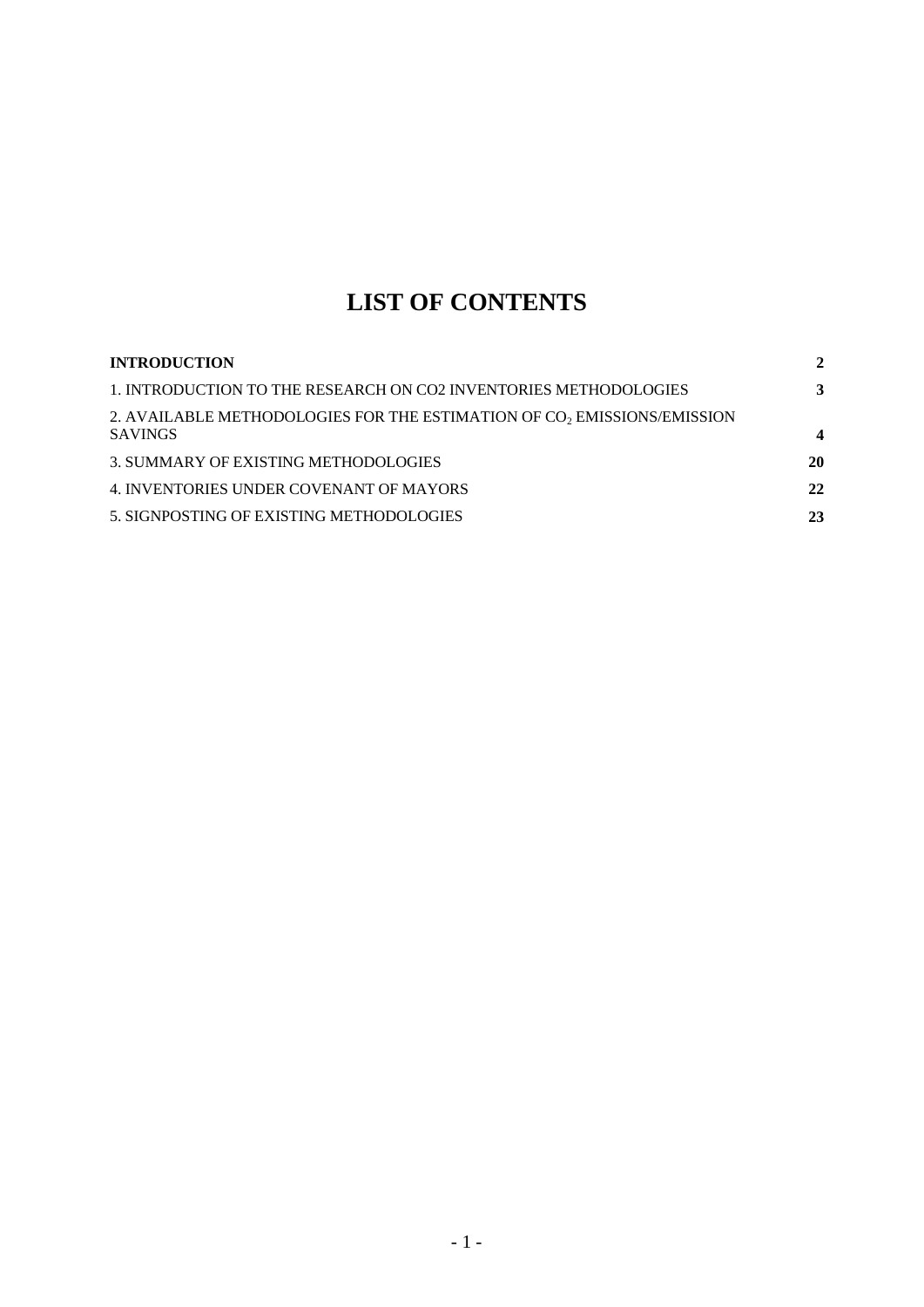## **INTRODUCTION**

The Covenant of Mayors (CoM) is the commitment by signatory towns and cites to go beyond the EU objectives in terms of  $CO<sub>2</sub>$  reduction, through the implementation of Sustainable Energy Action plans (SEAPs). Signatories commit to submitting their local SEAPs, with concrete measures aiming at reducing the city's  $CO_2$  and emissions within the year following adhesion. The SEAP should include a baseline  $CO<sub>2</sub>$  emission inventory and the  $CO<sub>2</sub>$  reduction target.

The JRC carried out a study with the aim of providing an overview of:

- Existing methodologies/tools for the development and implementation of SEAPs by municipalities (Part I)
- Existing methodologies/tools for the elaboration of baseline  $CO<sub>2</sub>$  emission inventory at municipal level (Part II)

The present document is a short (summary) version of part II of the report. The full report is available on the JRC website<sup>1</sup>.

The list of the reviewed tools does not have the pretention to be exhaustive. There certainly exist other tools that may be suitable as well.

The overview exercise is concluded by a signposting table allowing visualising the main characteristics of each of the most relevant methodologies.

The aim of this report is not to identify or impose one tool or methodology that should be followed by all cities, but to provide guidance/recommendations to help local authorities to select the tools that best suit them, according to their own needs and characteristics. It is possible that some cities may actually decide to use several tools, taking advantage of the strengths of each of them.

Although it appears that some tools may be closer than others to the rules and principles set out in the context of the CoM, it is up to the cities to decide which tool they want to use.

Based on the evaluation presented here, guidelines have been be elaborated<sup>2</sup>, providing detailed recommendations for SEAP elaboration and  $CO<sub>2</sub>$  baseline inventory. Following these guidelines will help local authorities to reach the commitments they have taken by signing the Covenant.

1

http://re.jrc.ec.europa.eu/energyefficiency/pdf/CoM/Methodologies\_and\_tools\_for\_the\_development\_of\_SEAP. pdf 2 http://re.jrc.ec.europa.eu/energyefficiency/html/com.htm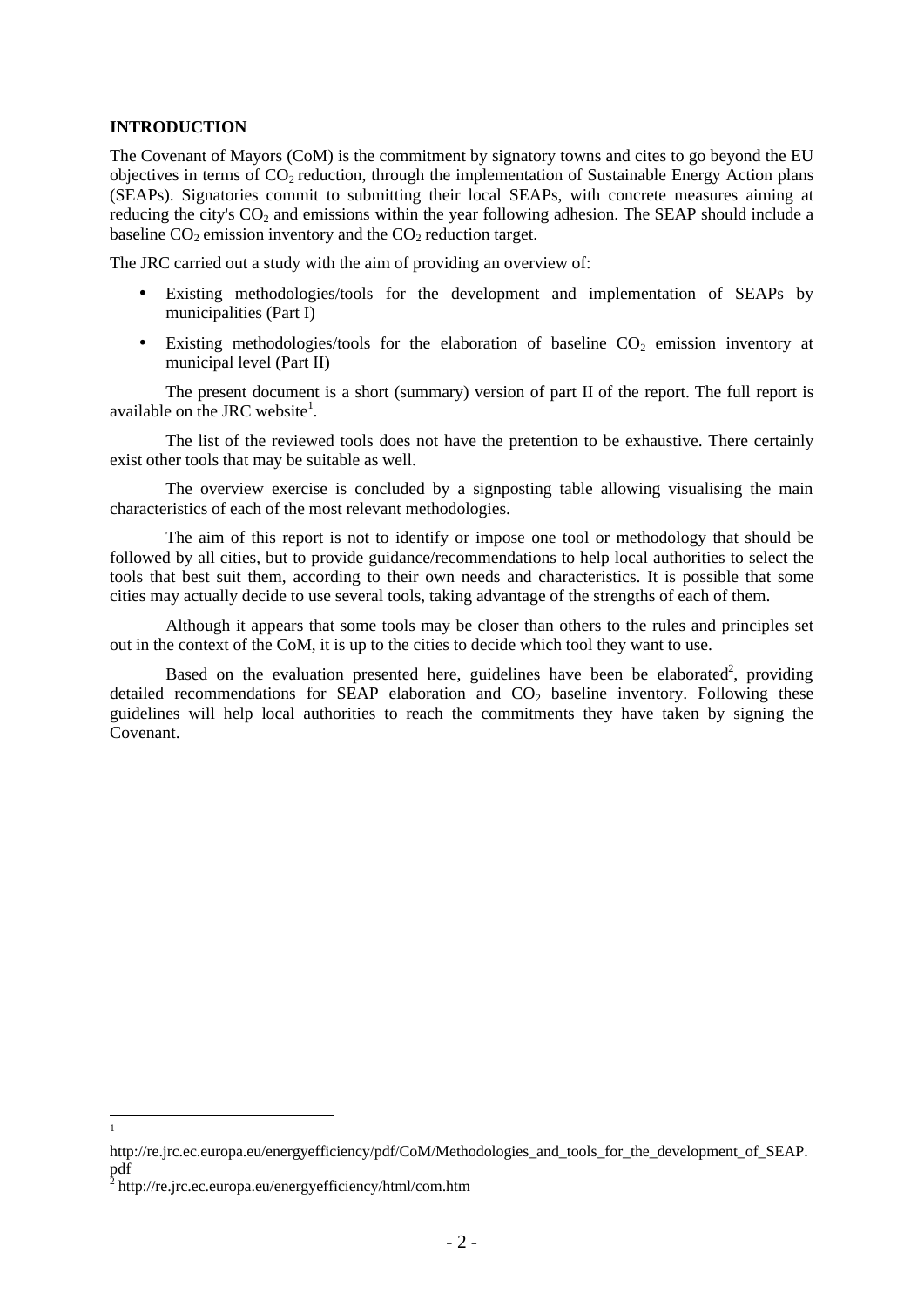## **1. Introduction to the research on CO2 inventories methodologies**

The methodologies available for the estimation of  $CO<sub>2</sub>$  emissions and emission savings in cities were searched in the internet and based on contacts with local authorities' networks and tool developers. The *Workshop on methodologies for city Sustainable Energy Action Plans<sup>3</sup>* organized in Ispra, Italy, 18-19 May, 2009 provided important information for the purposes of this analysis. All the methods and tools presented during the Workshop are analyzed in this document. Furthermore, the topics that were identified at the workshop as being of particular importance when defining a Baseline Emission Inventory have been given particular attention.

The aim was to search for methodologies that are widely accepted and applied, in contrast to searching for methodologies used in a single country or by a single city. The focus of the search was in methodologies, instead of tools. Therefore, any tool that was chosen to be analyzed had to fulfil the criteria of being documented and the methodology used by the tool being clearly explained.

Some of the organizations, for example Climate Alliance and ICLEI, have developed different tools for different regions during the years. In this document, we aim at analyzing the latest methodology or tool of each organization.

The methodologies analyzed in this document are the following:

- **A.** Emission tracker tool (Project 2 degree, Clinton Climate Initiative)
- **B.** International Local Government GHG emission Analysis Protocol (ICLEI)
- **C.** The Greenhouse Gas Protocol: A Corporate Accounting and Reporting Standard (WRI/WBCSD)
- **D.** The Greenhouse Gas Protocol: The GHG Protocol for Project Accounting (WRI/WBCSD)
- **E.** ADEME tools: Bilan carbone
- **F.** California Climate Action Registry Project Protocols
- **G.** GRIP tool
- **H.** ECORegion (Climate Alliance)

In addition, there are a number of methodologies and tools developed in projects, or that are specific to a single country. These are not examined in detail in this document, except one methodology, inclusion of which was suggested by the EEA.

**I.** Local and regional  $CO<sub>2</sub>$  emissions estimates for 2005-2006 for the UK

The Sections describing the available tools and methodologies are organized as presented below. The items marked with an asterisk are later used for signposting of the methodologies.

- Name of the document
- Purpose
- Developed by
- Documentation available at
- Tool\*
- Boundaries\*
- Scope<sup>\*</sup>

<sup>3</sup> http://re.jrc.ec.europa.eu/energyefficiency/html/Workshop\_CoM\_Ispra\_18-1905-2009.htm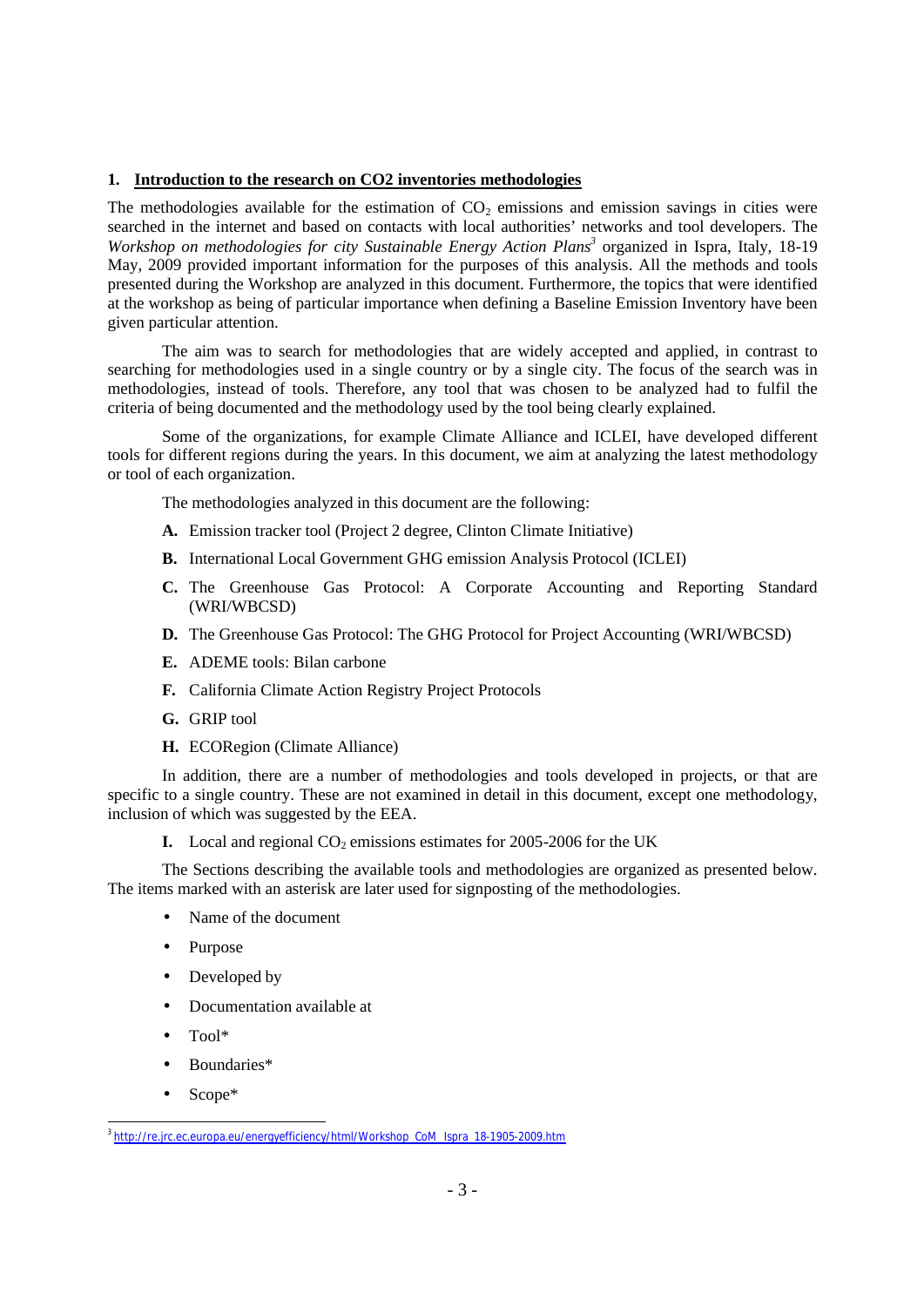- Sectors\*
- Compounds\*
- Methodology for stationary combustion\*
- Methodology for transportation\*
- Methodological levels
- Methodology for emission reductions

Institut Veolia Environnement and the College of Europe have carried out a *Comparative Analysis of Local GHG Inventory Tools<sup>4</sup>* . The aim of the work was to identify the most used, advanced or promising methodologies for city inventories and to analyze whether and how the results obtained using different tools can be compared. Altogether six different tools were analyzed. The results of that project are incorporated in our analysis to relevant extent.

All the tool developers were invited to comment on a draft version of this report, and the comments received are incorporated into this document.

## **2. AVAILABLE METHODOLOGIES FOR THE ESTIMATION OF CO<sup>2</sup> EMISSIONS/EMISSION SAVINGS**

The analyzed tools typically use comparable emission factors and recommend comparable activity data sources. Instead, differences can be found in the treatment of indirect emissions from electricity produced outside the municipality; in the treatment of transportation biofuels; and the manner in which emissions from combined heat and power production (CHP) are allocated between heat and electricity. Other major differences can be found regarding which sectors and compounds are included and how the boundaries and scopes are set for the inventories.

The following Sections focus on these aspects of the existing methodologies.

<sup>4</sup> http://www.coleurop.be/content/development/references-academiccooperation/GHGinventories\_finalreport.pdf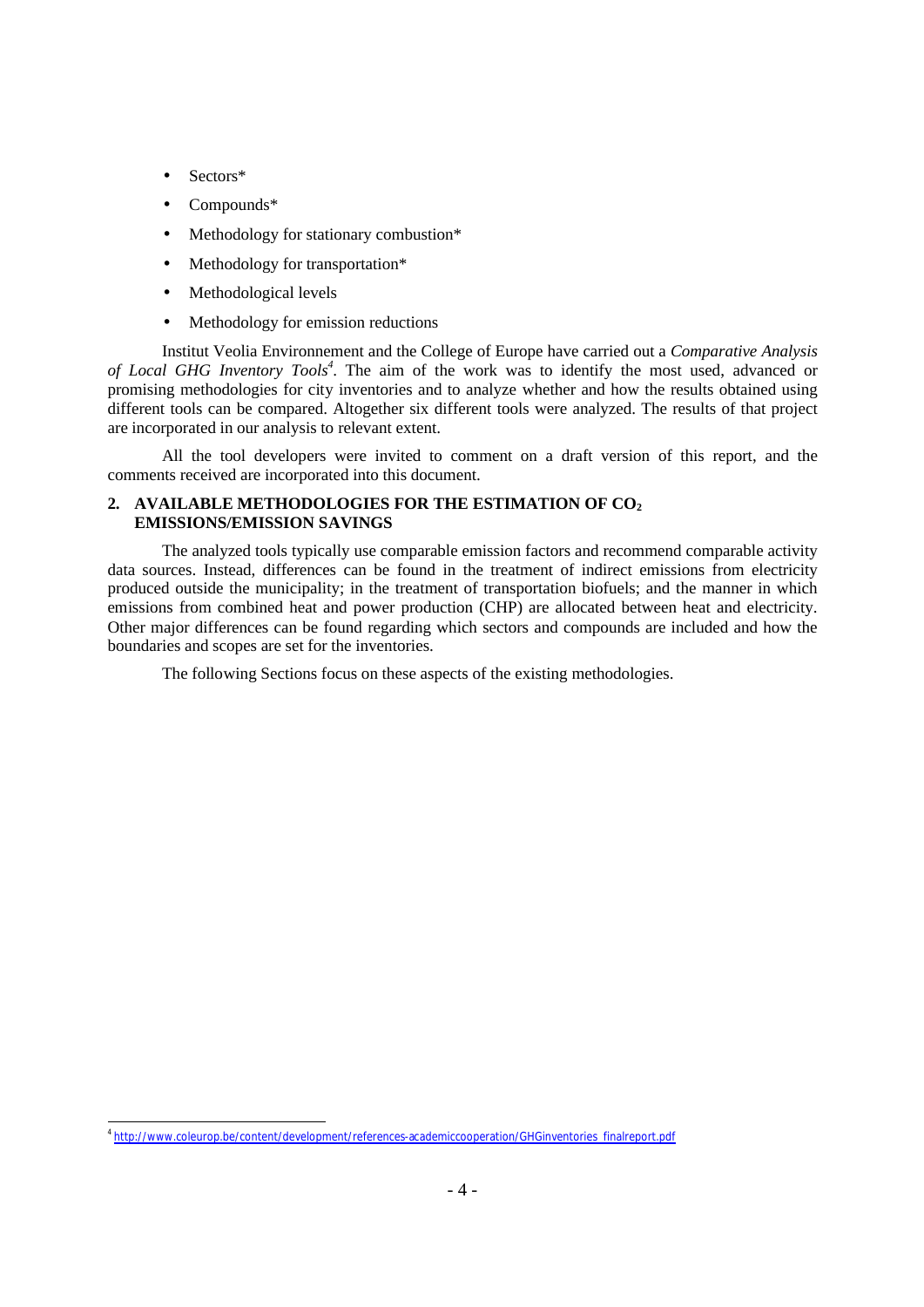#### **A. Emission tracker tool (Project 2 degree, Clinton Climate Initiative)**

#### **Name of the document**: Project 2º Administrators & Users Guidance Manual

**Purpose**: In the framework of Project 2º (launched by the Clinton Climate Initiative), to encourage cities to calculate their GHG emissions of both municipal operations and the entire community in a uniform way, and to enable cities to plan meaningful actions that save energy and money, and make a profound impact in the fight against climate change.

**Developed by:** Clinton Climate Initiative and ICLEI

#### **Documentation available at**:

http://www.project2degrees.org/Pages/Users\_and\_Administrators\_Guidance\_Manual.Version\_1.doc

**Tool:** The emission tracker tool can be accessed from http://www.project2degrees.org

**Boundaries**: The method provided by the Project 2 degree divides emissions between *community* and *government* inventory. The *community* emissions occur inside a geographical region, and *government* emissions are those over which the local authority may exercise control. Thus the *community* emissions include also *government* emissions.

**Scope:** Scope 1 emissions are those occurring within the geopolitical boundary of the municipality (for example from road, rail, sea and air transportation within the geopolitical boundary). Scope 2 emissions, called indirect emissions, are emissions occurring in the production of electricity, steam, heat and cooling used within the geopolitical boundary, but produced outside it. Scope 3 deals with indirect emissions that occur as a result of an activity within the geopolitical boundary, for example rail, sea and airborne transportation departing from or arriving into the community.

**Sectors**: *Community inventory*: Energy Use, Grid Power Generation, Transportation, Solid waste and wastewater, Process Emissions, Agriculture, Forestry and Other Land Use, Other.

*Government inventory*: Buildings & Other Facilities, Street Lighting & Traffic Signals, Grid Power Generation, Vehicle Fleet, Water Supply, Wastewater, Solid Waste, Other.

#### **Compounds**: all the Kyoto GHGs

#### **Methodology for stationary combustion:**

Input data for fuel use: Fuel type, activity area (such as industrial or power generation) and volume of fuel consumed. Sources: utilities, fuel tax records and fuel suppliers. In the case of small scale sources distributed at a highly local level, end user surveys may need to be performed.

Input data for electricity consumption: can be obtained from the grid power network, electricity suppliers, or other government entities that regulate electricity generation in the area.

Emission factor for electricity: The software is pre-loaded with emission factors and coefficients that vary by country, including emissions associated with electricity consumption. However, the default values may not be applicable to the particular circumstances of a city, so a review of the values is recommended.

CHP emission factor: Not mentioned

Green electricity purchases: For government inventories, information around any renewable electricity purchases the city has made above and beyond the standard renewable content of utilities in the area as well as any solar electricity generation on government's own facilities should be included.

#### **Methodology for transportation:**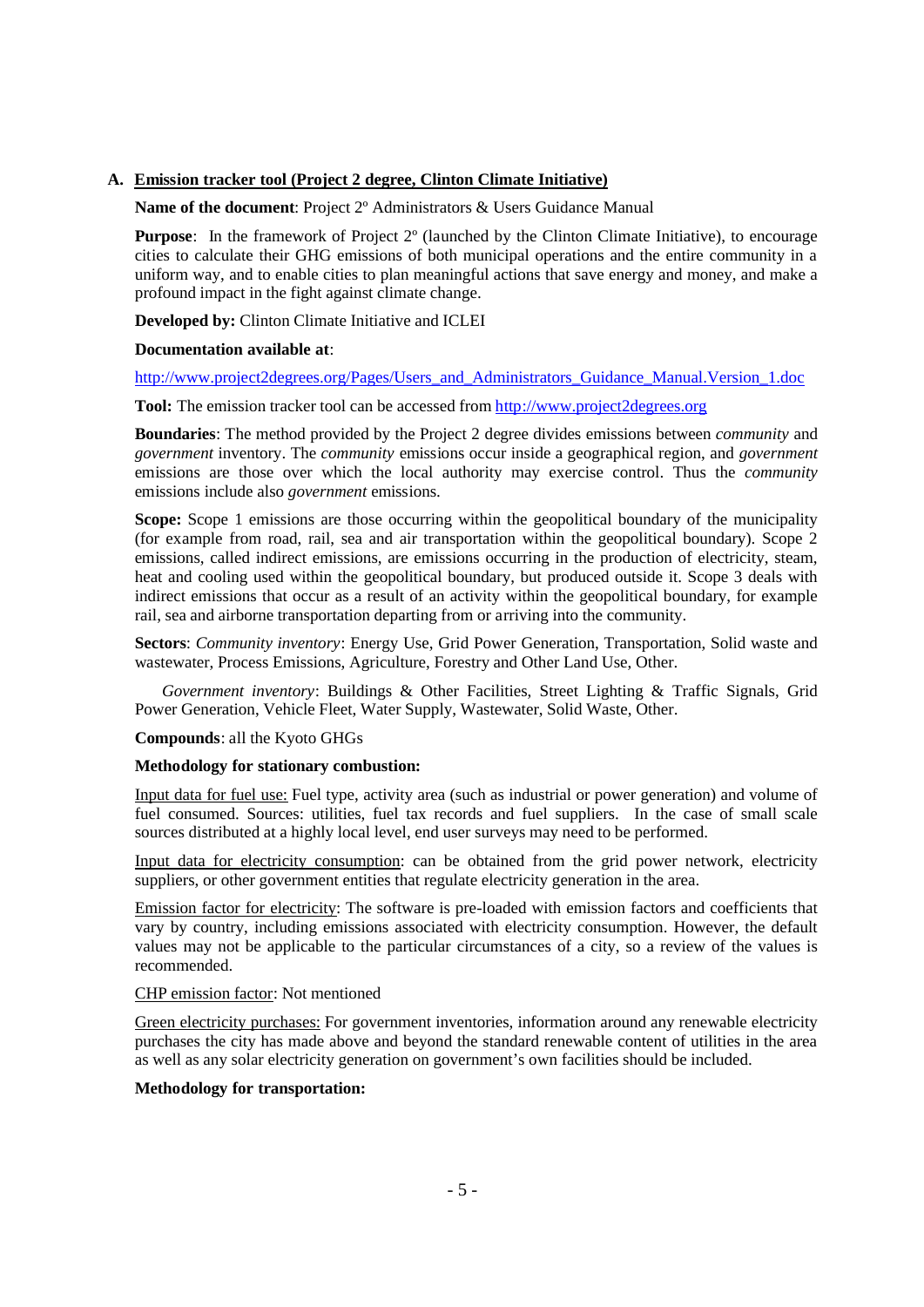Input data: In the *government* inventory emissions estimates should be based on information regarding the type of vehicle, fuel type (e.g. gasoline, diesel, biodiesel, etc.) and the distance travelled. The Emissions Tracker software has average fuel efficiencies by vehicle type, but specific fuel efficiencies for vehicles in the municipal fleet or in the community can be applied as well.

For c*ommunity inventories*, the tool can calculate emissions based on distance travelled, using assumptions about vehicle types. Information about the proportion of distance travelled by vehicle type needs to be gathered. The Emissions Tracker can also calculate emissions based on fuel use by vehicle type in the community.

The software is pre-loaded with emission factors and coefficients that vary by country, including the emissions per kilometres of automobiles.

#### Biofuels: not mentioned

**Methodological levels**: The report presents the general idea of different tiers, and applies "de minimis" threshold, i.e. that the least important emission sources do not need to be estimated (those less important than 3% together). The methods are based on IPCC 2006.

**Methodology for emission reductions:** The tool provides support for designing a "Climate Action Plan" and "GHG Reduction Measures", see

http://project2degrees.org/Help/Emissions%20Tracker%20Help.htm#\_Toc212446053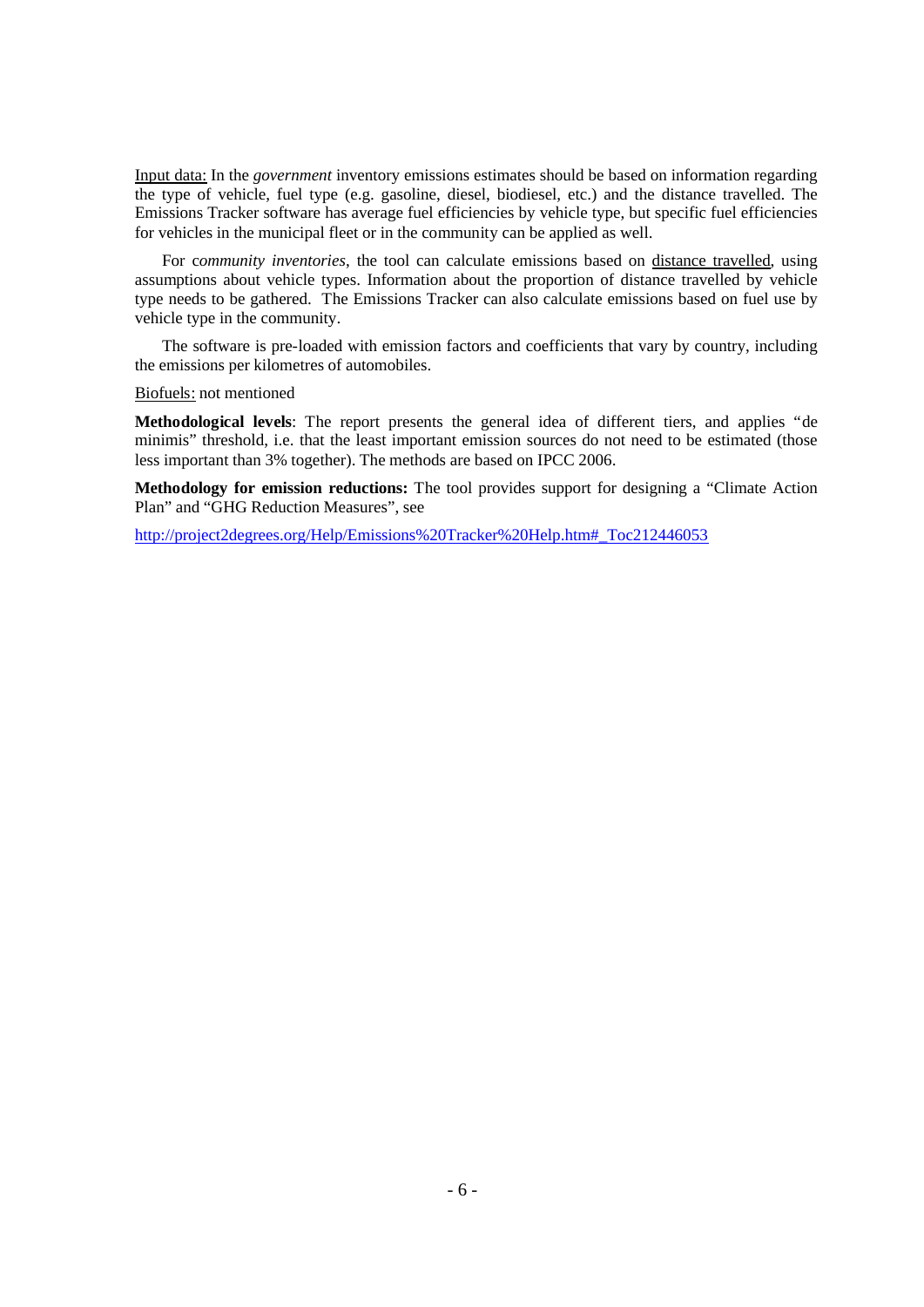## **B. International Local Government GHG emission Analysis Protocol**

**Name of the document**: International Local Government GHG Emissions Analysis Protocol. Release Version 1.0

**Purpose**: to provide an easily implemented set of guidelines to assist local governments in quantifying the greenhouse gas emissions from both their internal operations and from the whole communities with their geopolitical boundaries.

## **Developed by:** ICLEI

## **Documentation available at**:

http://www.iclei.org/fileadmin/user\_upload/documents/Global/Progams/GHG/LGGHGEmissionsProt ocol.pdf

**Tool:** The ICLEI has developed the HEAT tool, which is available at

## http://heat.iclei.org/ICLEIHEAT/portal/main.jsp

However, it may not be completely in accordance with the latest protocols, but updates are being made.

**Boundaries**: Two parallel analyses of emissions: one for *local government operations* and one for all sectors of the *community*, i.e. two boundaries, the organizational and geopolitical.

**Scopes:** *Government operations emissions*: Scope 1: direct emission sources owned by the local government; scope 2: indirect emission sources limited to electricity, district heating, steam and cooling consumption; scope 3: all other indirect and embodied emissions over which the local government exerts significant control or influence. In some cases emissions from contracted services should be included as well, e.g. if the contracted service is something that the local government usually does, or if it was before (base year) part of local government's operations.

*Community-scale emissions*: Scope 1: all direct emissions within the geopolitical boundary; scope 2: indirect emission sources limited to electricity, district heating, steam and cooling consumption; scope 3: all other indirect and embodied emissions that occur as a result of activity within the geopolitical boundary.

**Sectors**: Stationary Combustion, Electricity / Heat Consumption, Mobile Combustion, Fugitive Emissions, Industrial Processes and Product Use, Agriculture, Forestry and Other Land Use, Waste. In the inventory of local government, the energy use is split to buildings and facilities, street lights and traffic signals and water/wastewater treatment and distribution.

## **Compounds**: all the Kyoto GHGs

## **Methodology for stationary combustion:**

Input data for fuel use: Data on total community fuel use should be gathered from the primary energy providers. Wherever possible this data should be segregated by the energy provider into sectors of the economy (residential, commercial and industrial). It is important that all fuel supplied for purposes of producing electricity or centralized heat or cooling (e.g. steam) that will be supplied to the grid (and could subsequently be reported as a Scope 2 emissions source) be tracked and reported separately.

Input data for electricity and heat consumption: Data on total community use of electricity and heat shall be gathered from the primary energy providers.

Emission factor for electricity: *Government inventory:* Electricity supplied from all electricity providers supplying the grid must be included in the analysis. It is good practice to gather the energy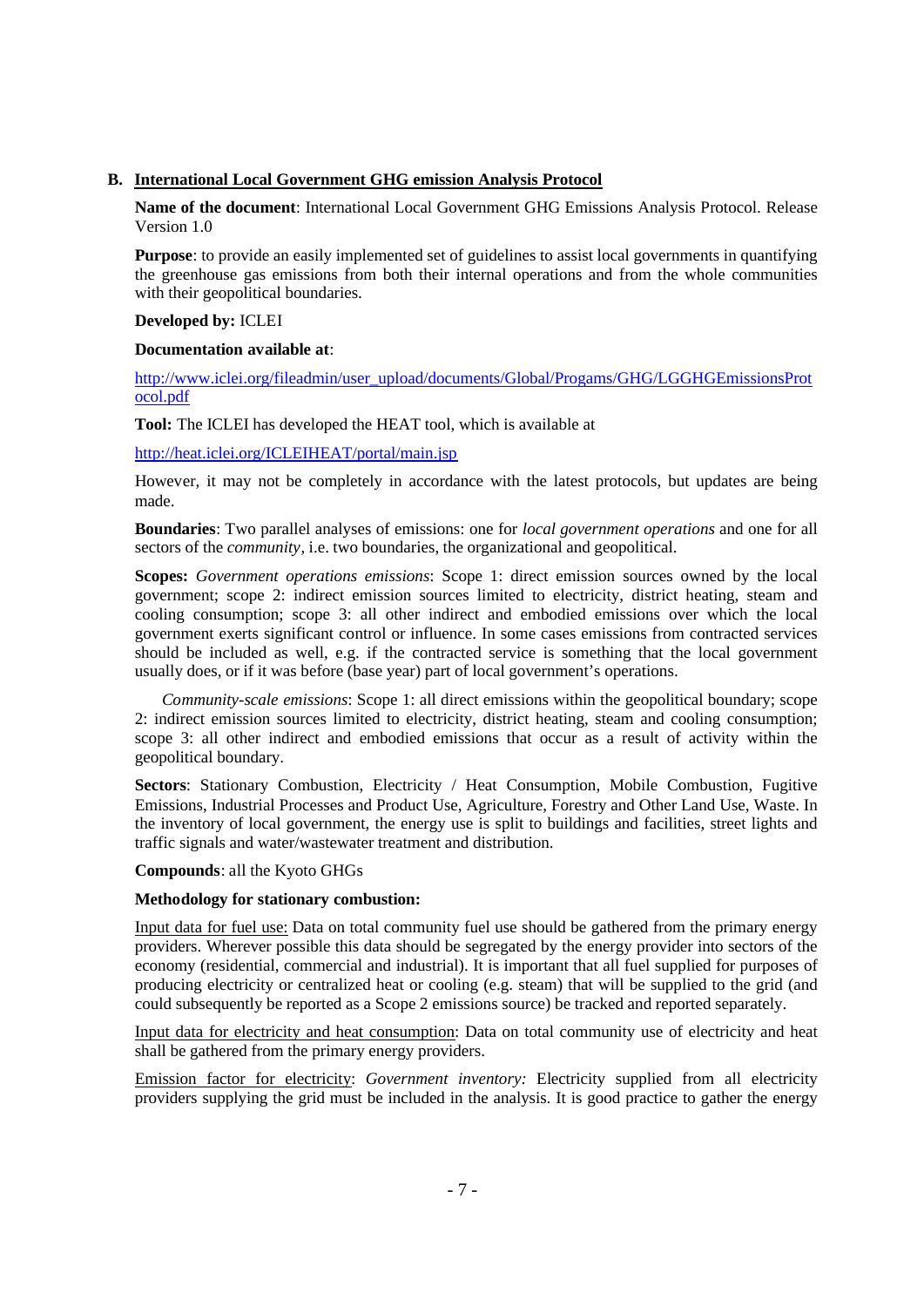data facility by facility. Emission factors for local governments can be developed e.g. if electricity generation facilities differ from that of a larger grid.

*Community inventory:* Local governments shall strive to adopt emission factors that most accurately model the impacts of the decisions that are made locally about the consumption of electricity or central heating/cooling. In some cases this will mean the use of a regional emission factor and in some cases it will mean use of an emission factor developed for a specific utility.

CHP emission factor: In CHP, fuel use is divided between electricity and heat based on the energy output. If district heating is based on 'waste heat', so that it is originating from a source that would already be in operation (such as waste incineration) it can be considered as carbon neutral, taken that it is included elsewhere in the inventory.

Green electricity purchases: not mentioned

#### **Methodology for transportation:**

Input data: In the *government* inventory, emissions from mobile combustion are calculated based on fuel used by vehicles owned or operated by the local government. Alternatively, emissions from transportation can be estimated based on distance travelled and using fuel efficiencies of the different vehicles. Also employee commuting and employee air travel can be included.

In the *community* inventory, emission estimate of mobile combustion should ideally be based on fuel consumption but usually data are not available. In that case, the emissions are to be calculated based on distance travelled (scope 1). Scope 3 emissions are either emissions of road vehicles used by community residents or emissions from transportation demand generated by local residences and businesses. For air travel, there are two options: (1) originating from the community or (2) serving the needs of the community's residents. For the first options, the fuel use in flights originating from the community is calculated. For the second one, all the airports in the region that may serve the needs of community residents have to be identified. Then, using fuel use and information of the share of community's residents in all the flights should be estimated. Marine transport: emissions occurring inside the geopolitical boundary of the community should be included. Marine transport originating from the community to be calculated as Scope 3 based on fuel loaded in the ships.

Biofuels: Life-cycle emissions of biofuels are not considered, but can be considered in scope 3 emissions. Local governments are encouraged to consider upstream emissions from the specific source of biofuels in making decisions about the use of those fuels.

**Methodological levels**: Three tiers described for emission factors. Tier 1: IPCC emission factors; Tier 2: country-specific emission factors; Tier 3: detailed emission factors using operating conditions, combustion technology etc. In the case of activity data, Tier 1 is e.g. national average fuel use/capita, Tier 2 is based on some more data, and Tier 3 is based on e.g. metered energy use.

#### **Methodology to estimate emission reductions:** Not available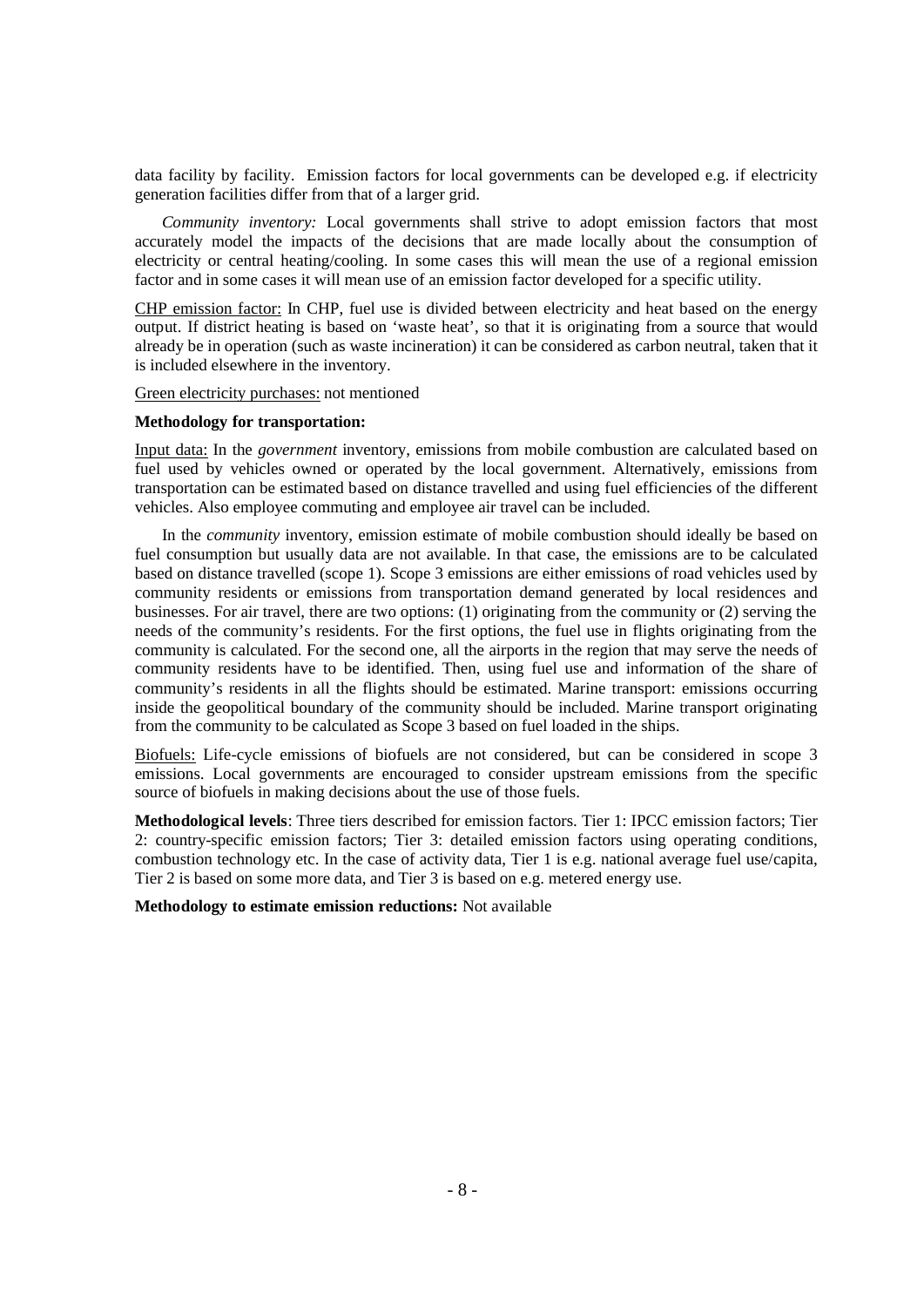## **C. The Greenhouse Gas Protocol: A Corporate Accounting and Reporting Standard (WRI/WBCSD)**

**Name of the document**: The Greenhouse Gas Protocol. A Corporate Accounting and Reporting Standard. Revised edition.

**Purpose**: The purpose is to help companies<sup>5</sup> prepare a GHG inventory that represents a true and fair account of their emissions, through the use of standardized approaches and principles; to simplify and reduce the costs of compiling a GHG inventory; to provide business with information that can be used to build an effective strategy to manage and reduce GHG emissions; to provide information that facilitates participating in voluntary and mandatory GHG programs; to increase consistency and transparency in GHG accounting and reporting among various companies and GHG programs.

**Developed by:** World Business Council for Sustainable Development (WBSCD) and World Resources Institute (WRI)

**Documentation available at**: http://www.ghgprotocol.org/files/ghg-protocol-revised.pdf

**Tool:** Several tools are available for different industry sectors. For instance, there is a tool for calculation of emissions from purchased electricity, heat, or steam; a tool for allocation of emissions from a combined heat and power (CHP) plant; and a tool for calculation of GHG emissions from transport or mobile sources. The tools are available at

http://www.ghgprotocol.org/calculation-tools/all-tools

**Boundaries**: Two sets of inventory boundaries for companies: (1) Organizational boundaries: equity share or financial control method and (2) Operational boundaries.

**Scope:** Scope 1: Direct GHG emissions from sources owned or controlled by the company; scope 2: emissions from generation of purchased electricity, heat or steam; scope 3 (optional): other indirect emissions. Sales of own-generated electricity are not deducted from scope 1 emissions. Transmission and distribution losses are included in scope 2 if the company owns or controls the transmission/distribution network. End consumers do not report transmission and distribution losses. Purchased electricity that is re-sold is reported under scope 3, whereas purchased electricity used is reported under scope 2 and own-generated electricity used under Scope 1.

**Sectors:** All, but no detailed methodology for carbon sequestration.

**Compounds**: all the Kyoto GHGs

#### **Methodology for stationary combustion:**

Input data for fuel use: company-specific

Input data for electricity and heat consumption: company-specific

Emission factor for electricity: Recommended to obtain source or supplier specific emission factors for purchased electricity, if not available, to use grid averages.

CHP emission factor: not specified

Green electricity purchases: are accounted for as an emission reduction measure

#### **Methodology for transportation:**

Input data: Detailed data on company-owned vehicles.

<sup>&</sup>lt;sup>5</sup> Even though this protocol is not targeted to local governments, the description is included here because the clear and detailed descriptions in the document can be useful for the development of methodologies for CoM inventories. Also, the protocol has been used as a basis for the development of other protocols.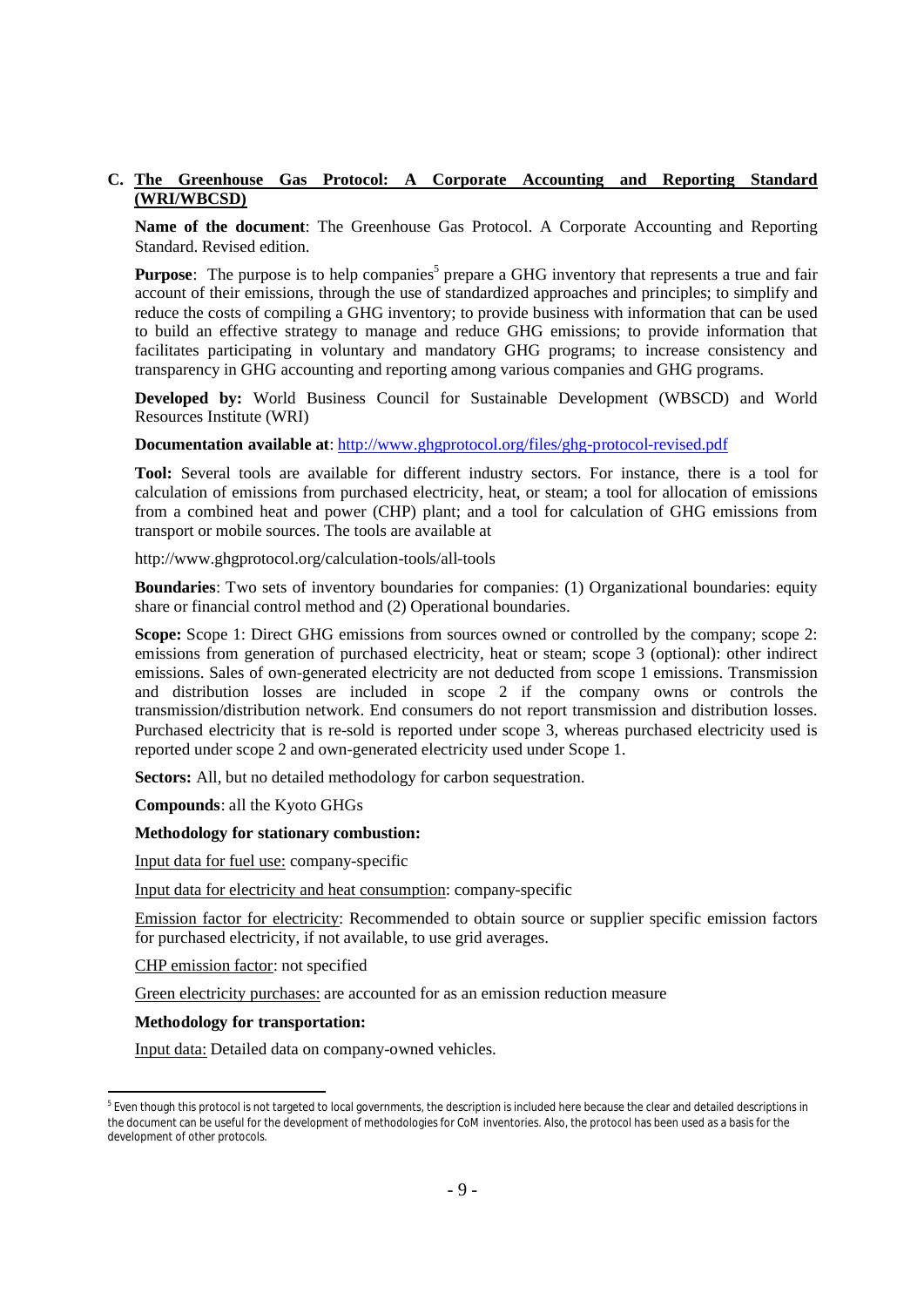Biofuels:  $CO<sub>2</sub>$  from biomass/biofuels reported separately as an information item.

#### **Methodological levels**: Not relevant

**Methodology for emission reductions:** If the emission reductions occur inside the inventory boundaries, the emission reductions are captured by the inventory and there is no need to report them separately. An example of reduction that has to be reported separately is substituting fossil fuel with waste derived fuel, which reduces emissions from landfilling that would not otherwise be reported in the inventory of the company. Another example is establishment of a CHP plant that will increase the inventory emissions of the company but reduce emissions of other end-users of electricity from the grid.

Project based offsets: First, a baseline scenario is chosen, and then the project reduction is calculated as the difference between baseline and project emissions. Additionality has to be demonstrated. Then, relevant secondary effects have to be identified and quantified. Then, reversibility has to be considered (e.g. in the case of carbon sequestration, whether there is the risk that carbon is emitted back to the atmosphere). Finally, double counting has to be avoided, e.g. if the offsets are indirect, so that the direct emitter does not account for them as well.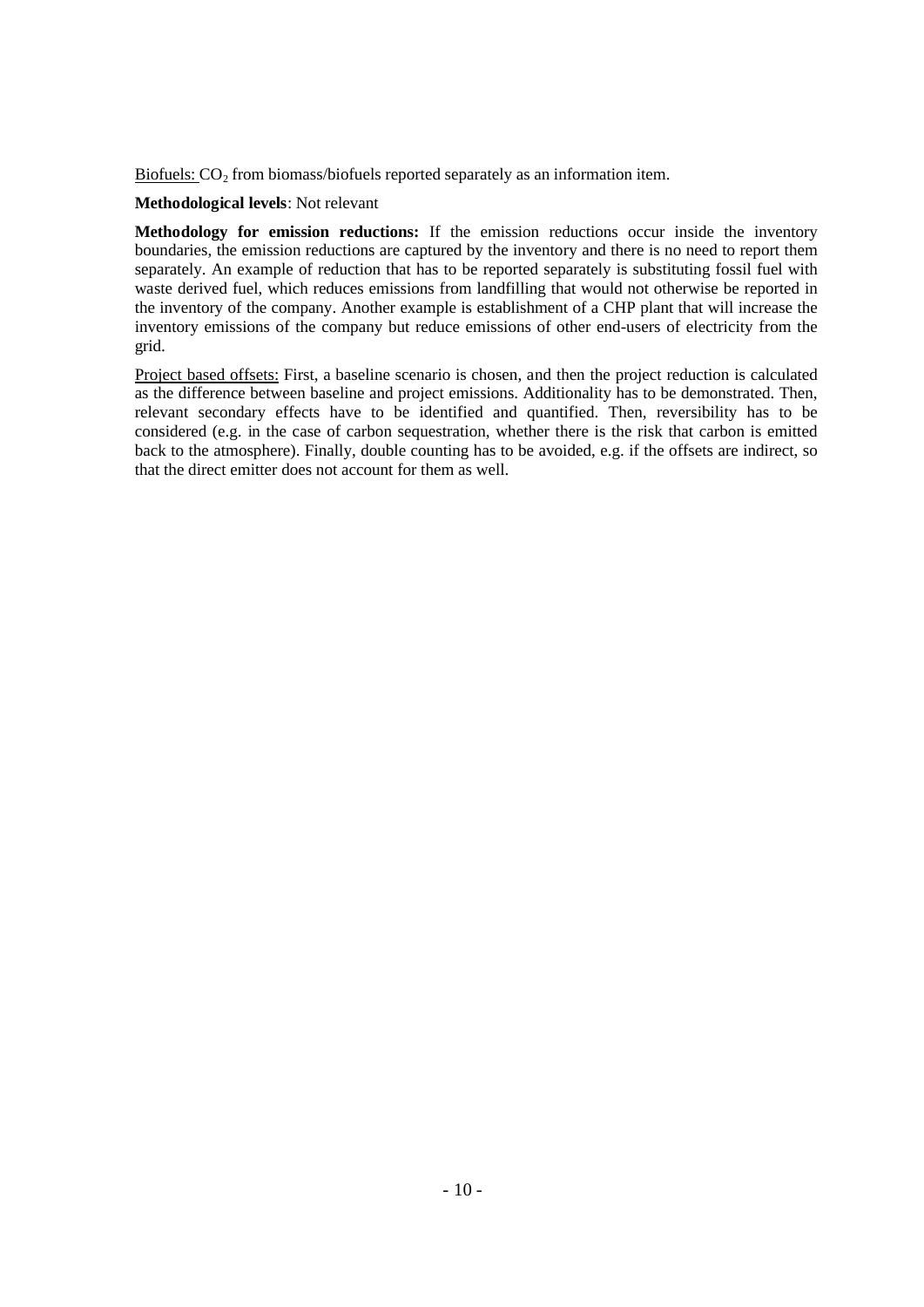## **D. The Greenhouse Gas Protocol: The GHG Protocol for Project Accounting (WRI/WBCSD)**

#### **Name of the document**: The GHG Protocol for Project Accounting

**Purpose**: To provide a credible and transparent approach for quantifying and reporting GHG reductions from GHG projects; to enhance the credibility of GHG project accounting through the application of common accounting concepts, procedures, and principles; and to provide a platform for harmonization among different project-based GHG initiatives and programs.

**Developed by:** World Business Council for Sustainable Development (WBSCD) and World Resources Institute (WRI)

**Documentation available at**: http://www.ghgprotocol.org/files/ghg\_project\_protocol.pdf

**Tool:** There is no tool for projects, but reference is given to tools developed for corporate accounting and reporting standard (see above).

**Boundaries**: Project boundaries. GHG assessment boundary shall be clearly defined and reported. The GHG assessment boundary shall include the primary and significant secondary effects of all project activities.

**Scope:** Primary and secondary effects of the project.

**Sectors:** All the sectors relevant for the project. A separate guidance for LULUCF projects.

**Compounds**: all the Kyoto GHGs

**Methodology for stationary combustion:** Emissions from fuel and electricity consumed within the project boundary, including both primary and secondary effects. Change in stationary combustion emissions can be either a primary effect (specific changes in GHG emissions that a project activity is designed to achieve) or a secondary effect (an unintended change caused by a project activity) of the project.

## **Methodology for transportation:**

Input data: Detailed fuel use etc data if the project involves transportation of materials, employees, products, or waste.

**Methodological levels**: Not relevant

**Methodology for emission reductions:** Yes, as this is a protocol for projects.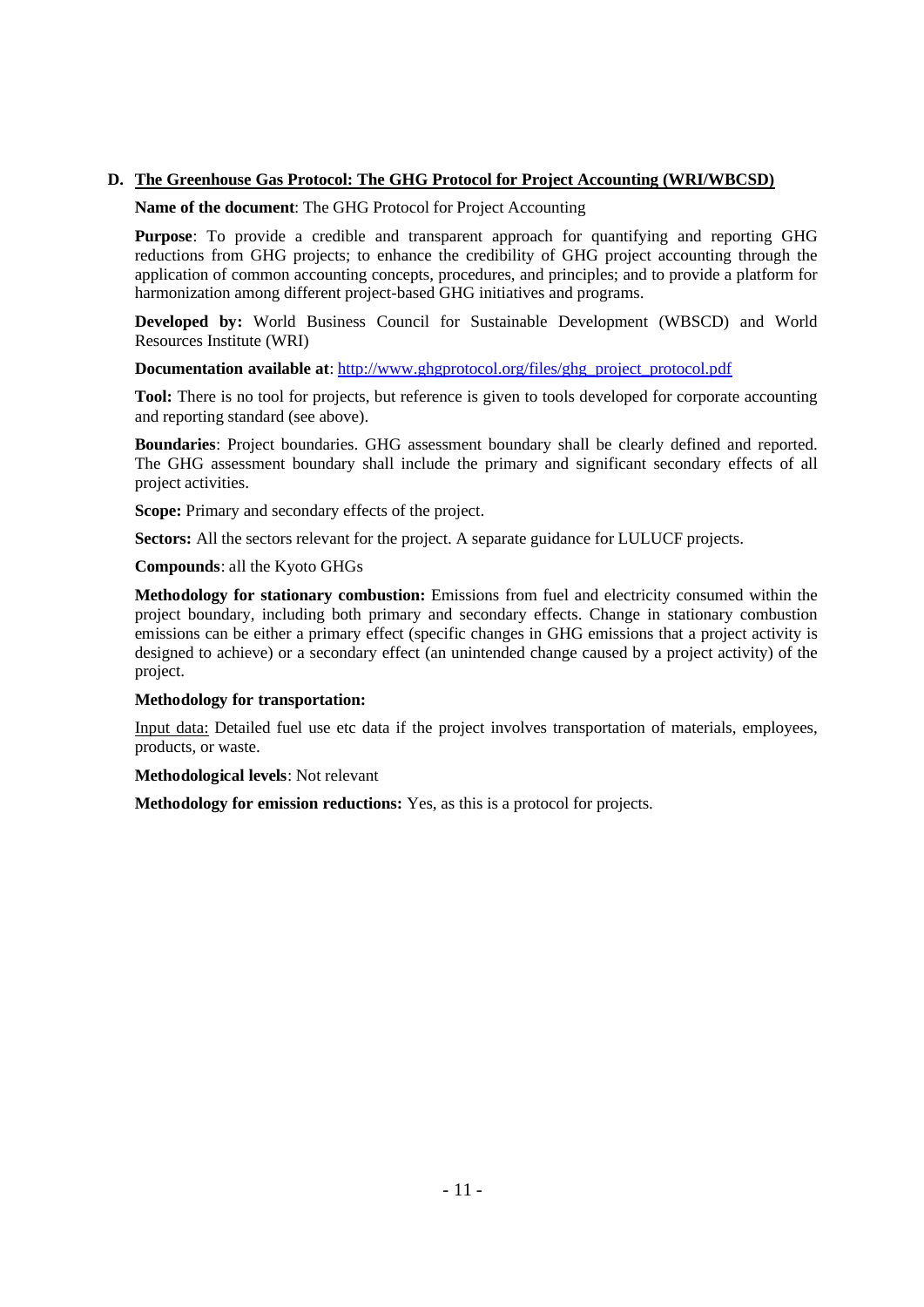## **E. ADEME tools: Bilan carbone**

**Name of the document**: Methodological Guide (Version 5.0): Objectives and Principals for the Counting of Greenhouse Gas Emissions

**Purpose**: A method for companies and local authorities to calculate their GHG emissions. Bilan carbone contains a methodological book; an emission factor guide; Excel tools for territory and organization approaches with databases of 1500 emission factors; a series of other Excel tools which, for example, help the user to generate data.

**Developed by:** ADEME (Agence de l'Environnement et de la Maîtrise de l'Energie)

## **Documentation available at**:

http://www2.ademe.fr/servlet/KBaseShow?sort=-1&cid=15729&m=3&catid=22543

**Tool:** A tool is available.

**Boundaries**: In the module for local authorities there are two different approaches: territorial approach and "assets and services" approach. The territorial approach includes emissions that occur inside the geographical boundaries (direct emissions) and due to activities inside the territory (indirect emissions). The "assets and services" approach includes the emission sources which are in local authority's direct hold.

**Scope:** Includes all the emissions following a life cycle approach (scopes 1, 2 and 3).

Sectors: The territory approach includes GHG emissions from Production of energy; Industrial sector; Agriculture and fishing sector (including production of fertilizers); Commercial activities; Housing sector; Freight; Passenger travel; Construction sector (including roads); Waste treatment; Production of the wastes that are treated; Food consumption.

The "assets and services" approach evaluates all GHG emission under the operational control of the local authority

**Compounds**: All the Kyoto GHGs and CFCs

## **Methodology for stationary combustion:**

Input data for fuel use: meter readings/utility bills (recommended); proxy year data normalized with heating or cooling degree days (alternative); or fuel estimates based on comparable facilities and square footage (alternative).

Input data for electricity and heat consumption: metered readings/utility bills (recommended); estimated electricity use based on comparable facilities and square footage (alternative). For housing, heating electricity and other electricity consumption are calculated separately.

Emission factor for electricity: Verified utility-specific emission factor or GRID national default emission factor.

CHP emission factor: There is not specific guidance.

Green electricity purchases: Green power purchases should be taken into account. This rule might change.

**Methodology for transportation:** Different approaches in the territorial module: (1) transport departing from or arriving at the territory; (2) transportation of the citizens of the territory; (3) transportation of the visitors (tourism, business, family visits)

Input data: Direct fuel consumption or average of consumption per type of vehicles (input data: vehicle-km), or average per type of travel (input data: passenger-km), or average per type/size of territory (input data: number of inhabitants and size of the territory) Plane, boat, train, cars and urban public transport are taken into account.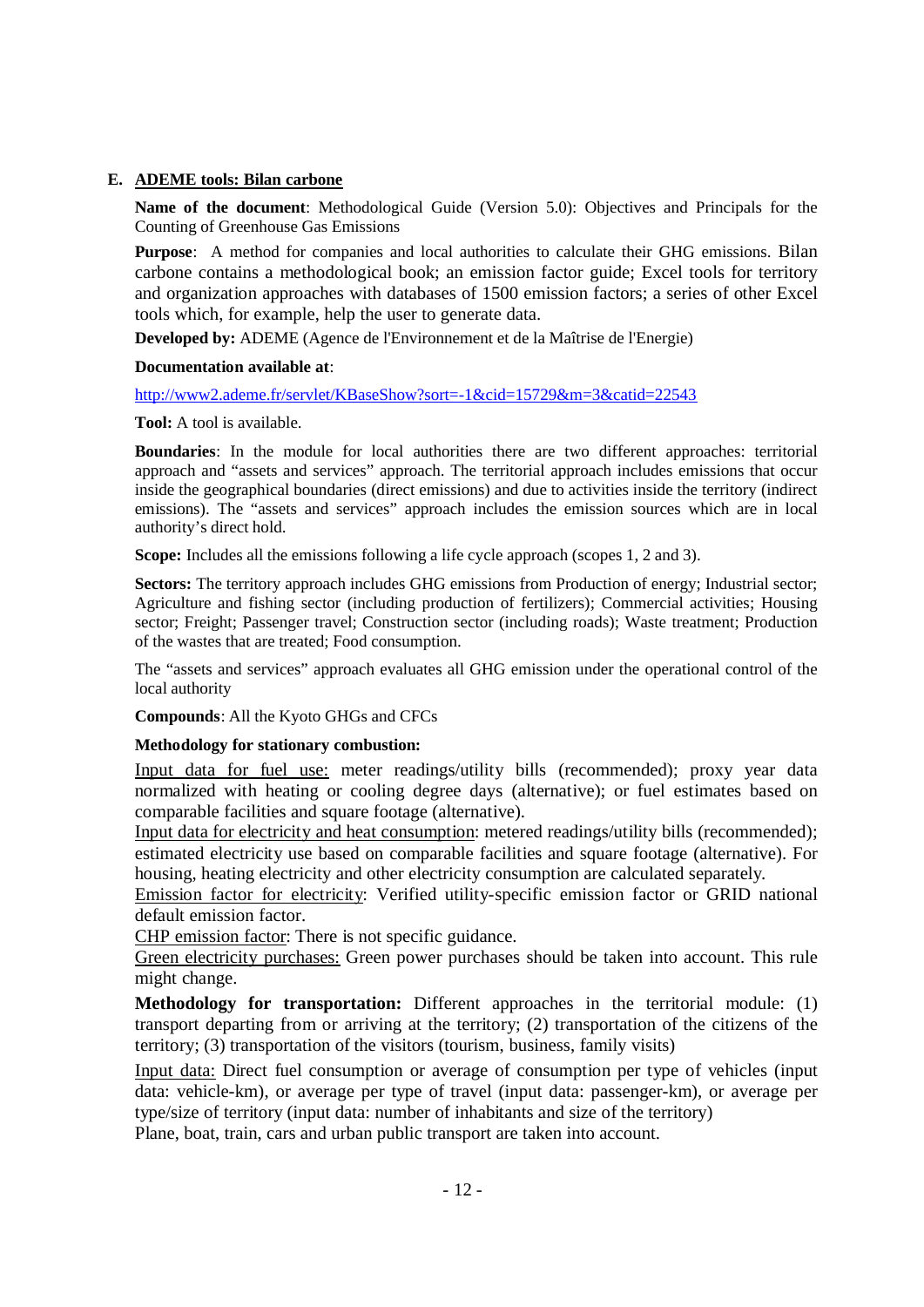For freight: Direct fuel consumption or ton-kilometres per category of trucks/plane/boat/train, or average per number of inhabitant (only for boat and trucks).

Biofuels: will be taken into account through the "national mix" for the transport sector. User can choose 100% biofuel if consistent with the reality ("assets and services" approach)

**Methodological levels:** Not relevant

**Methodology for emission reductions:** Not available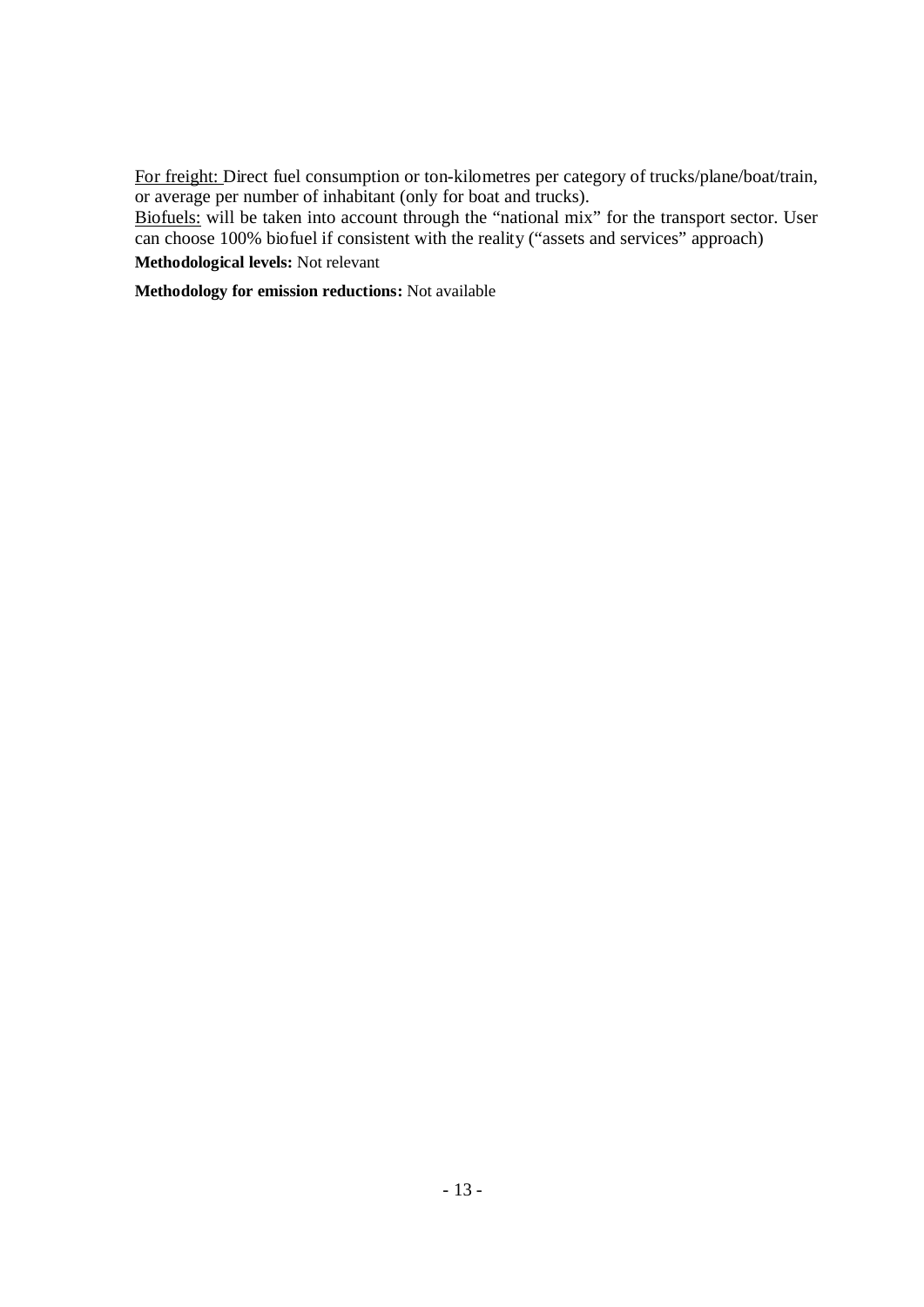## **F. California Climate Action Registry Project Protocols**

**Name of the document**: Climate Action Reserve Program Manual (and different documents for different sectors)

**Purpose**: To present the rules, policies and procedures for registering projects and creating offset credits with the Climate Action Reserve. It also describes the process used by the Reserve to develop protocols for determining the eligibility of, and quantifying reductions from, carbon offset projects.

**Developed by: California Climate Action Registry** 

**Documentation available at**: http://www.climateregistry.org/tools/protocols.html

**Tool:** the CARROT tool is available at http://www.climateregistry.org/tools/carrot.html

**Boundaries**: project boundaries

**Scope:** emissions inside the project boundary

**Sectors:** Depends on the project. Guidance is currently available for certain project types in livestock, forest, landfills and urban forests sectors.

**Compounds**: depends on the project

**Methodology for stationary combustion:** not relevant (focus on other sectors)

**Methodology for transportation:** not relevant (focus on other sectors)

**Methodological levels:** not relevant

**Methodology for emission reductions:** Methodologies for projects reducing emissions in the following sectors: livestock, forest, landfill, urban forests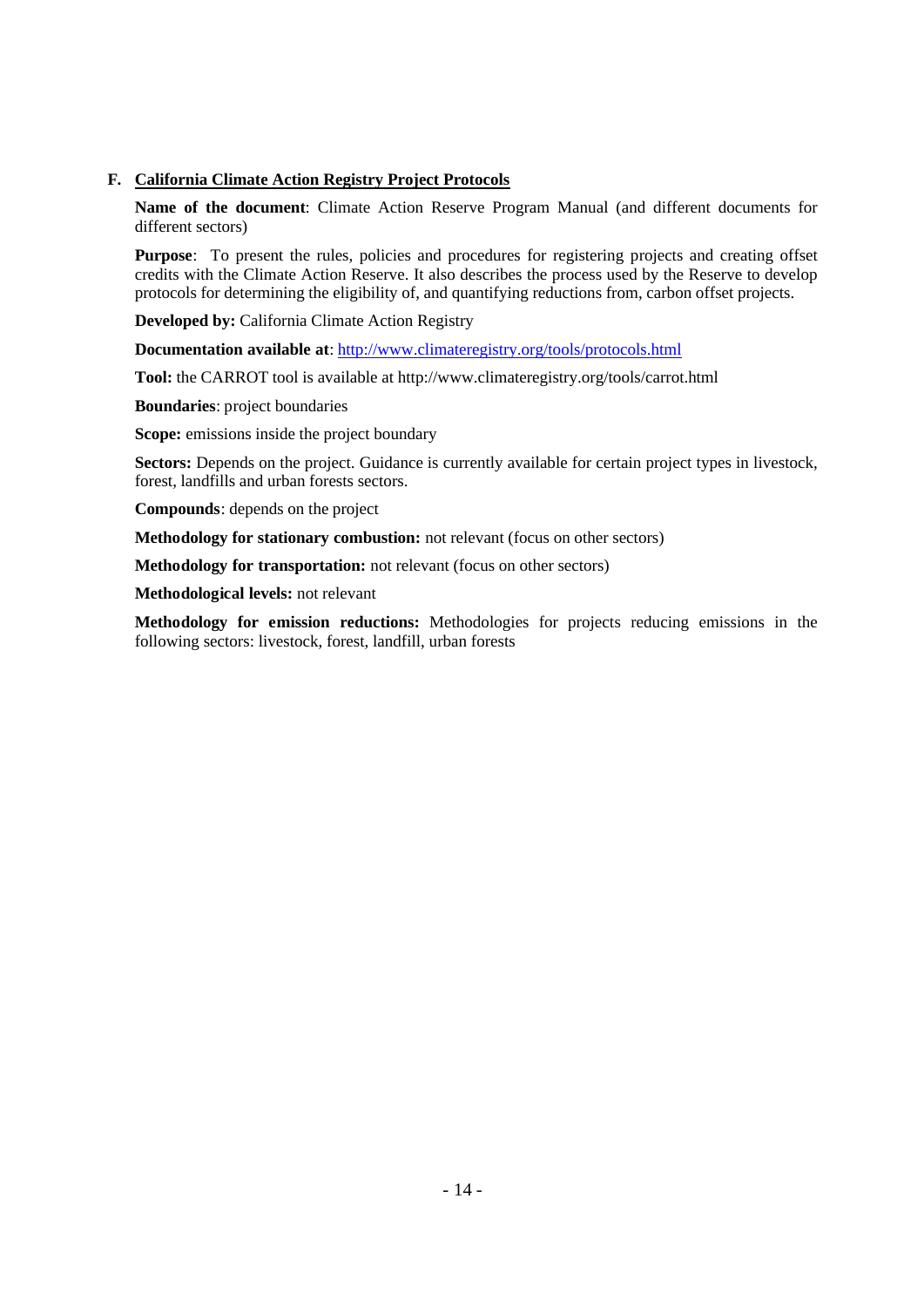## **G. GRIP**

**Name of the document**: Greenhouse gas Regional Inventory Protocol (G.R.I.P)

**Purpose**: A stakeholder orientated approach focused on mutual learning with three steps: (1) set up a regional greenhouse gas inventory; (2) develop 'Energy Scenarios'; (3) use the scenario outputs to inform plans

**Developed by:** The University of Manchester, Centre for Urban and Regional Ecology, School of Environment and Development

**Documentation available at**: http://www.grip.org.uk/Home.html

**Tool:** The tool can be accessed at http://www.carboncaptured.org.uk/

**Boundaries**: geopolitical boundaries of a region or municipality

**Scope:** Scopes 1 and 2. In addition, emissions associated with the treatment of waste when it is disposed outside the region (scope 3).

**Sectors:** Energy, industrial processes, agriculture and waste

**Compounds**: All the Kyoto GHGs

**Methodology for stationary combustion:** 

Input data for fuel use: natural gas, solid fossil fuels, liquid fossil fuels, biomass

Input data for electricity and heat consumption: Fuels used in generation, output from generation, consumption by sector, losses.

Emission factor for electricity: Electricity is considered in three parts: that from the grid, that from CHP and that from onsite generation.

CHP emission factor: Emissions from CHP are allocated to the end user and divided into four parts: heat consumed, electricity consumed, electricity lost and heat lost.

The above refers to situations when activity data are available. If not, there are scaling factors available in GRIP for the estimation of activities, such as economic activity by sector, GDP, households, household expenditure on fuels and waste disposal methods.

## **Methodology for transportation:**

Input data: fuel consumption by fuel type. If the data are available, scaling factors included in GRIP are used for the estimation of emissions. Such scaling factors are for example vehicle ownership and transportation miles by mode and person.

**Methodological levels**: Three different levels. The GRIP for Europe Level 1 approaches are the most accurate, with level 3 approaches having the highest level of uncertainty associated with them.

**Methodology for emission reductions:** scenario tool available to facilitate discussion.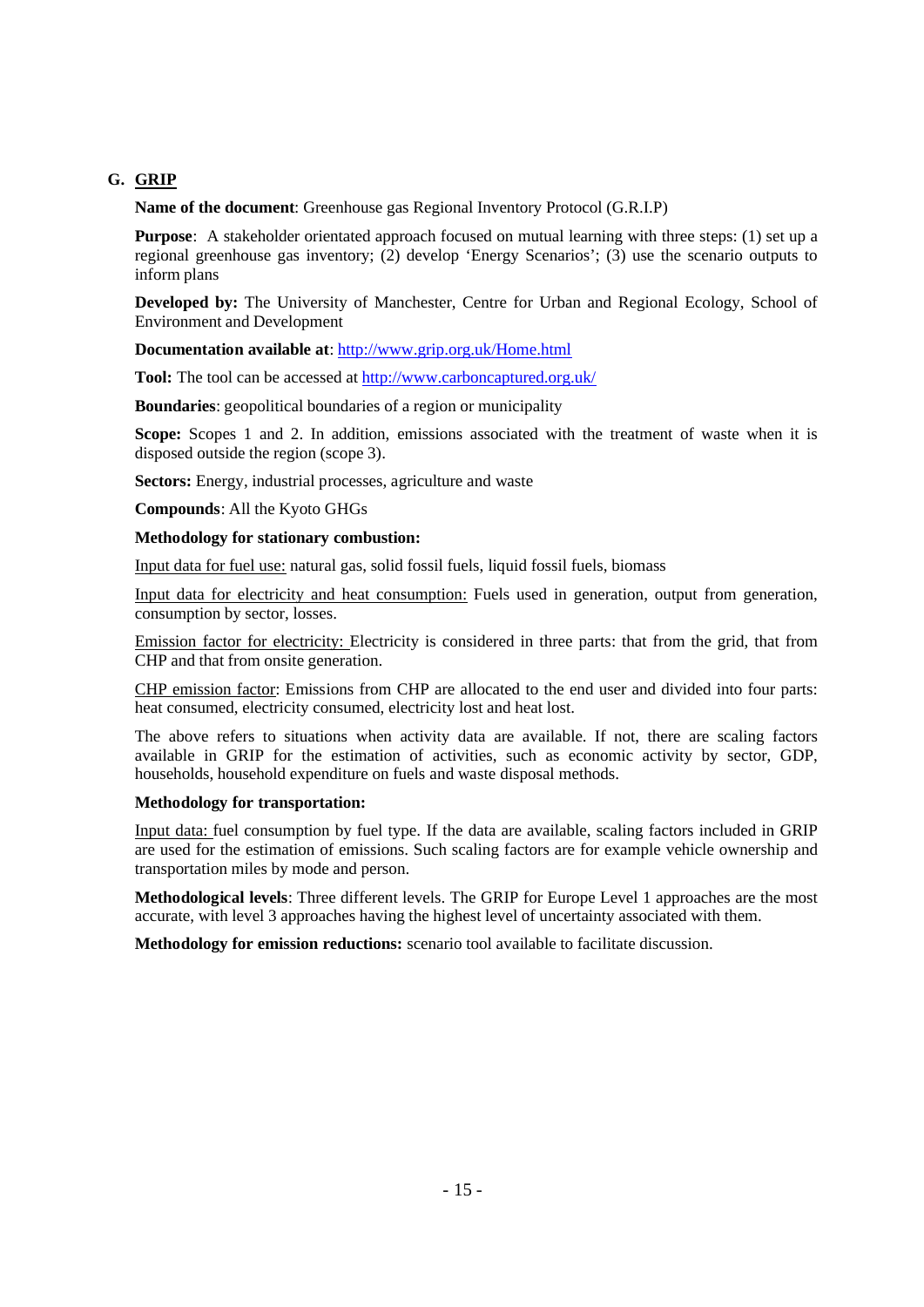## **H. ECORegion**

**Name of the document**: ECORegion - Regional Energy- und Greenhouse Gas Balances (website)

**Purpose**: To offer local and regional authorities an easy and solid calculation method for energy consumption and  $CO<sub>2</sub>$  emissions. By providing the same methodology, the same national data and calculation parameters with centralized data update each year in an internet-based tool, a comparison of emission inventories of different cities is possible and inconsistencies coming from the use of individual tools are erased.

The tool offers the preparation of a so-called 'start balance', where  $CO_2$  emissions of the city are calculated only proportional to the number of inhabitants and to the number of employees in a total of 19 economic sectors (top-down-approach). Based on this start balance, the 'end balance' can be calculated with individual data (bottom-up-approach). In the case that no local data are available, the values calculated in the start balance remain included, offering by this complete data sets for the emissions in the different sectors which are more or less adapted to the local conditions.

**Developed by:** Ecospeed in collaboration with Climate Alliance, European Energy Award, Swiss Cantons, Federal Office for Energy and Environment of Switzerland

#### **Documentation available at**:

http://www.ecospeed.ch/eco2region/data/ECORegion\_Flyer\_EN\_20091001.pdf http://www.ecospeed.ch/eco2region/data/ECORegion\_Short\_Instruction\_EN\_20091001.pdf http://www.ecospeed.ch/eco2region/data/ECORegion\_Communities\_EN\_20091001.pdf http://www.ecospeed.ch/eco2region/data/ECORegion\_Methodology\_EN\_20091001.pdf

**Tool**: Different versions of the tool can be purchased at

#### http://www.ecospeed.ch/

ECORegion<sup>smart</sup> is a monitoring tool for energy end use and  $CO_2$  emissions divided into household, economic and transportation sector. ECORegion<sup>pro</sup> includes also industry, other non-energy sources and all greenhouse gases. ECORegion<sup>premium</sup> is an advanced version of ECORegion<sup>pro</sup> including scenario-calculations and measures. ECORegion<sup>community</sup> can be used to manage a portfolio of cities and municipalities which use ECORegion.

**Boundaries:** ECORegion calculates the final energy, the primary energy and the corresponding CO<sub>2</sub> emissions for cities and municipalities and also for "communities", which in this case are groups of local authorities like counties and regions, but could also be members of the same network or working group.

**Scope:** The core data of ECORegion are the final energy consumptions of a region (like in IPCC Category Nr. 1). In addition, ECORegion produces  $CO<sub>2</sub>$ -emissions based on final energy, LCA for energy or  $CO_2$ -emissions based on LCA.

**Sectors:** Energy consumption in private households, agriculture, industry, energy (energy and district heating production at the local level) and service sector, the municipal buildings, the public lighting and the municipal infrastructure (municipal waste management, sewage treatment plants), passenger and freight transport for the modes: road, rail, shipping and aviation.

## **Compounds**: All the Kyoto GHGs

**Methodology for stationary combustion:** The  $CO<sub>2</sub>$  balancing method is defined by the energy consumption in the municipality. ECORegion calculates the consumption of electricity or district heating and also the consumption of other energy carriers like gas, biogas, wood, coal, waste, heating oil and plant oil.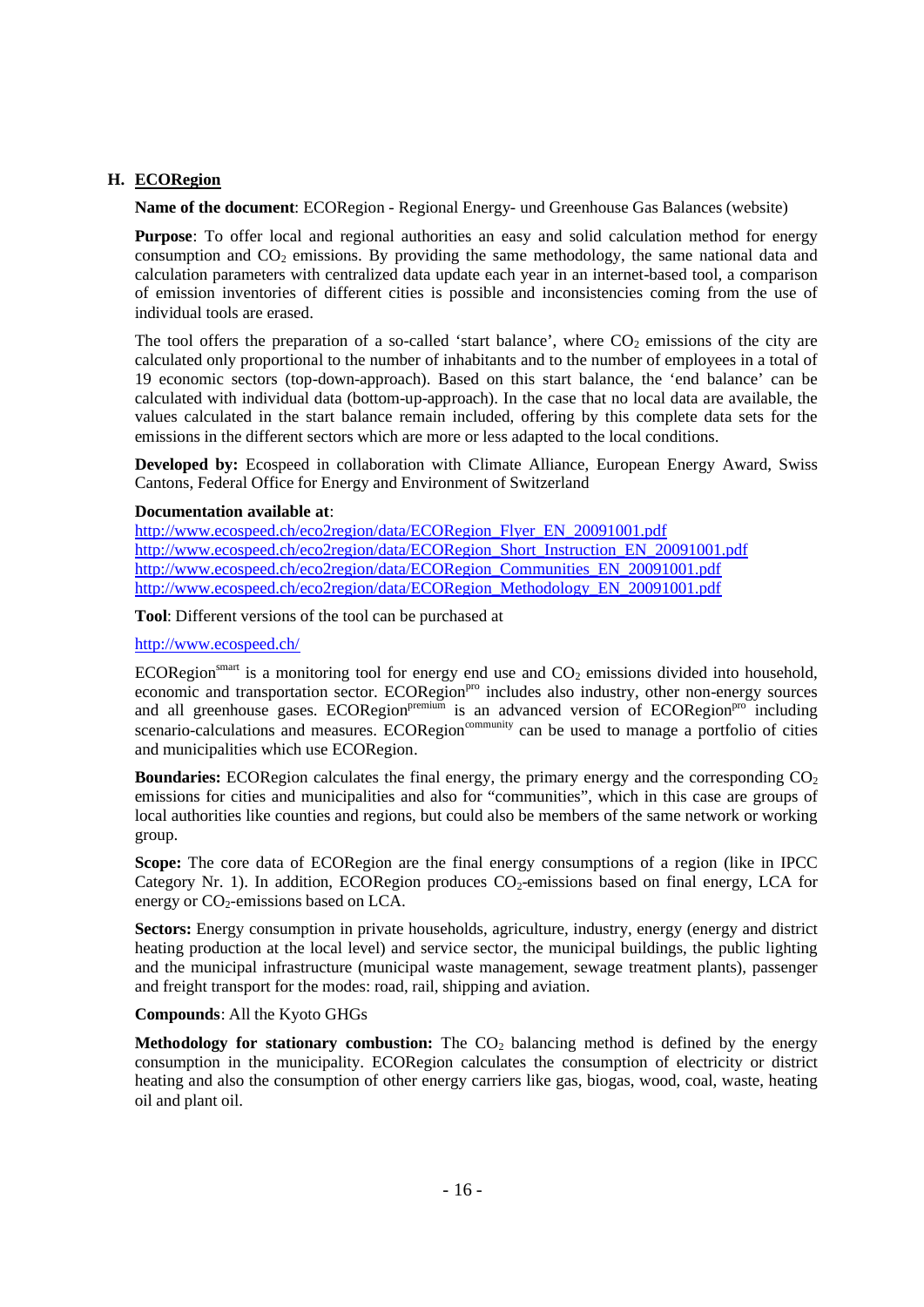Emission factor for electricity and district heating: The municipalities and communities can calculate their energy consumption and  $CO<sub>2</sub>$  emissions with a national electricity and district heating mix, or develop their own local or regional mixes.

**Methodology for transportation:** The transport sector is calculated in four different categories: Private transport (motorbikes and cars), local public transport (bus, metro, suburban and regional railway), long distance transport (intercity rail traffic and aviation) and freight traffic (trucks, railway and ship).

Input data: The transport performance is calculated in person kilometres or in ton kilometres, using fuel mixes and per capita use or per ton use parameters to calculate the consumption from the different transportations modes. These mixes and per capita or per ton use parameters can be adjusted with local or regional data.

**Methodological levels:** (a) Top-Down-Approach: the national per capita and per employee key data (energy consumption per capita) and the local number of inhabitants and employees are used to calculate a first estimation of the local energy consumption. (b) Bottom-Up-Approach: All local data which are available can be implemented directly into ECORegion. These data replace all precalculated data of the top-down-approach. (c) Inter-/Extrapolation: If the local data are not available for every year, the missing years can be inter- or extrapolated between the available data directly in ECORegion. These data are more precise than the top-down-approach but less precise than the bottom-up-approach.

**Methodology for emission reductions:** scenario tool available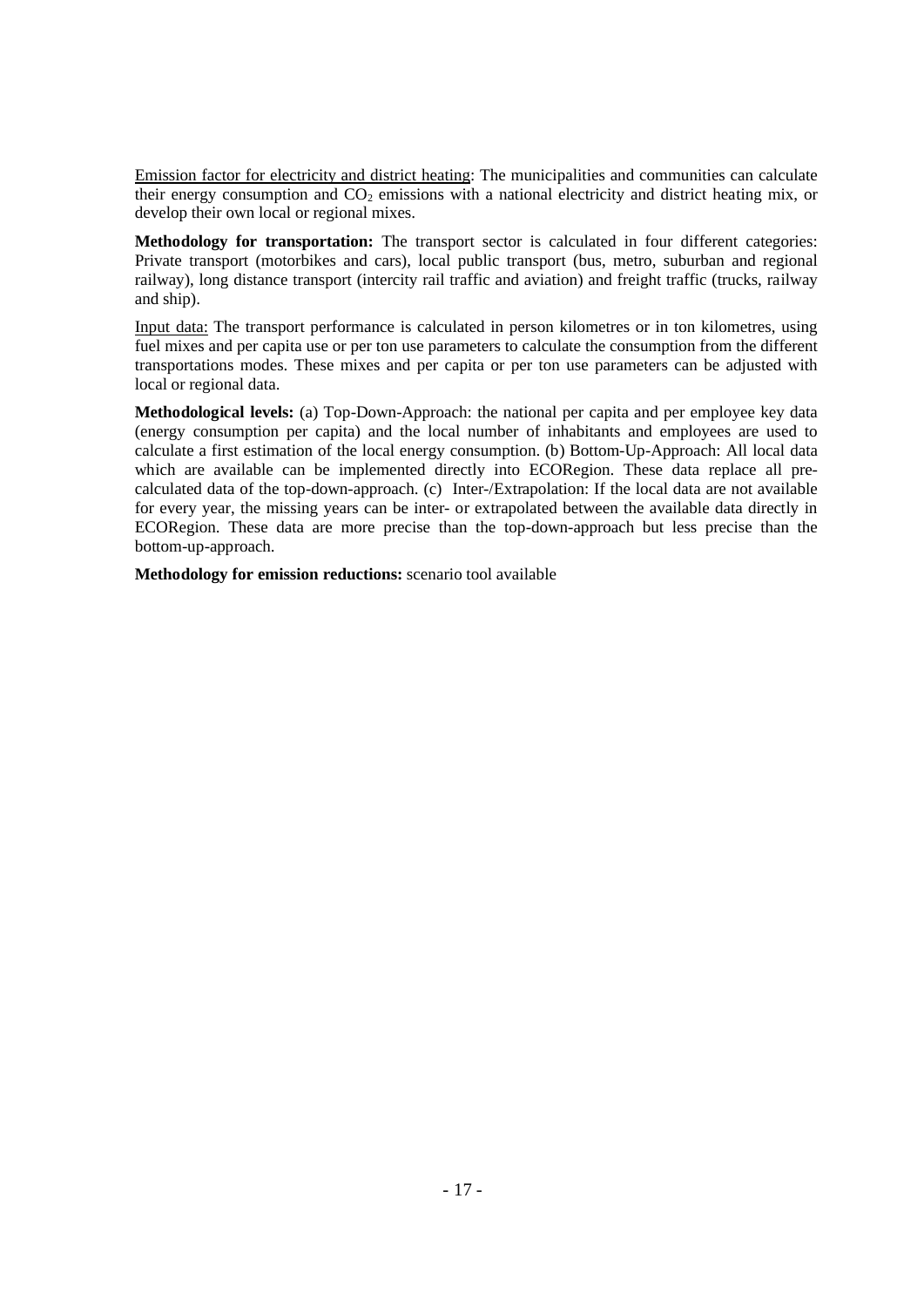## **I. Local and regional CO<sup>2</sup> emissions estimates for 2005-2006 for the UK**

**Name of the document:** Local and Regional CO<sub>2</sub> Emissions Estimates for 2005 - 2006 for the UK

**Purpose**: To provide a spatial disaggregation of the national CO<sub>2</sub> inventory on an End User basis in which emissions from the production and processing of fuels (including electricity) are reallocated to users of these fuels to reflect the total emissions relating to that fuel use.

**Developed by:** AEA Technology, Report to Department for Environment, Food and Rural Affairs

#### **Documentation available at**:

http://www.defra.gov.uk/environment/statistics/globatmos/download/regionalrpt/local-regionalco2 report06.pdf

**Tool:** No tool developed. This is a study providing spatial disaggregation of emissions in the UK, not meant to be a methodology for municipalities.

**Boundaries**: Spatial disaggregation of national CO<sub>2</sub> inventory based on End User basis, thus in contrast to 'at source' emissions.

**Scope:** 'at source' for point source emissions from industries (scope 1); other emissions allocated based on location of energy consumption (scope 2)

**Sectors:** Industry and Commercial Electricity, Industry and Commercial Gas, Industry and Commercial Large Gas Users, Industry and Commercial Oil, Industry and Commercial Solid fuel, Industry and Commercial Process gases, Industry and Commercial Wastes and biofuels, Industry and Commercial Non fuel, Industry Offroad, Diesel Railways, Agriculture Oil, Agriculture Solid fuel, Agriculture Non fuel, Domestic Electricity,. Domestic Gas, Domestic Oil, Domestic Solid fuel, Domestic House and Garden Oil, Domestic Products, A-Roads Petrol, A-Roads Diesel, Motorways Petrol, Motorways Diesel, Minor Petrol, Minor Diesel, Road Transport Other, LULUCF

## **Compounds**: CO<sub>2</sub>

## **Methodology for stationary combustion:**

Input data for fuel use: Industrial and commercial gas consumption by local authority areas are based on metered data. Gas consumption uses a 17 year average weather correction.

Point source emissions for industries are treated as 'at source' estimates rather than those of the product end user. Site-specific data used for point-sources.

Emissions distribution maps for the small industrial combustion, public services, commercial and agriculture (stationary combustion) are based on data on employment at business unit level by Standard Industrial Classification (SIC) code; and on BERR Energy Consumption in the UK data on industrial and commercial sector fuel usage for 2005.

Input data for electricity and heat consumption: Local electricity consumption estimated based on actual or estimated meter readings.

Emission factor for electricity: Emissions from electricity consumption have been estimated using an average UK factor for the relevant year in terms of kt  $CO<sub>2</sub>/GWh$ .

CHP emission factor: not mentioned

Green electricity purchases: the same EF is used for the entire country, i.e. green electricity purchases are not considered separately

## **Methodology for transportation:**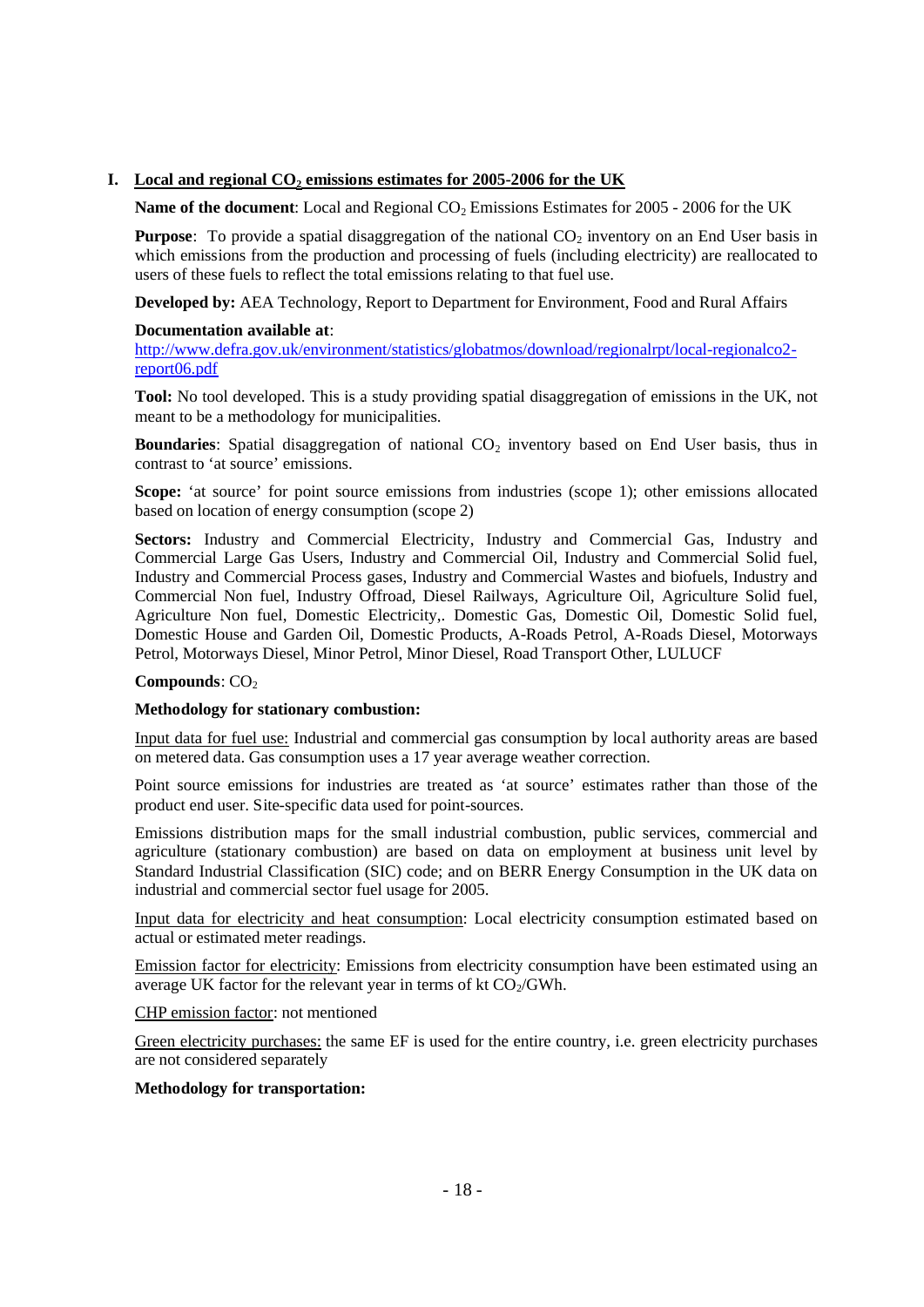Input data: The emissions of road transportation are based on the assumption that the fleet mix is the same everywhere in the UK road network (i.e. national estimates can be used) regarding age of the fleet and fuel mix. 6 different vehicle types are included. Fuel consumption maps for the UK are calculated from the speed related fuel consumption factors multiplied by vehicle flows. Traffic flow data for major roads available on a census count point basis. This census data are not available for minor roads, and therefore regional average flows by vehicle type have been applied. Vehicle kilometres data are calculated based on traffic flow rates, fuel splits and lengths of each road type. These estimates are then compared with national level fuel use data.

Biofuels: not mentioned

**Methodological levels**: not relevant

**Methodology for emission reductions:** not relevant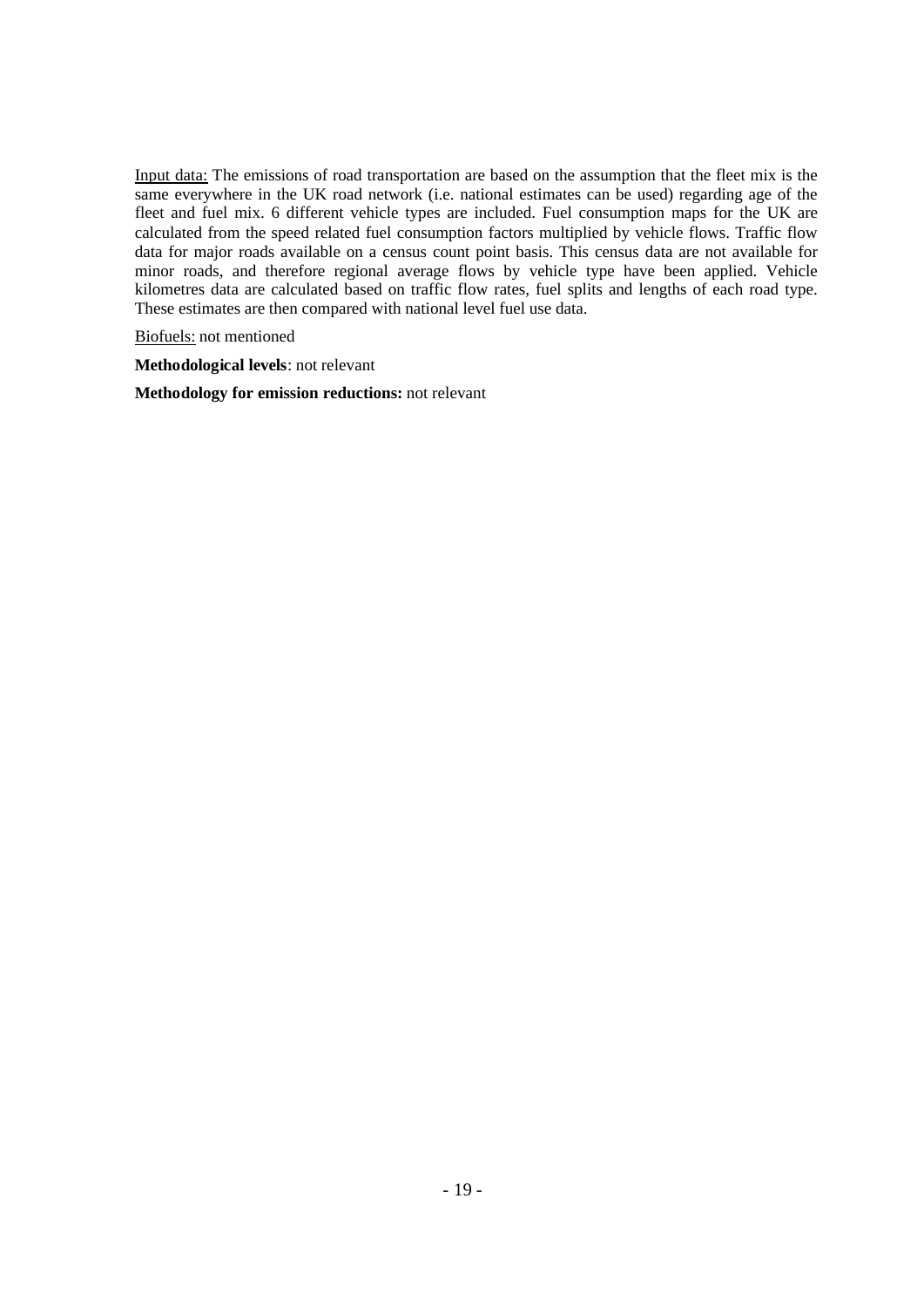## **3. SUMMARY OF EXISTING METHODOLOGIES**

Table 1 below summarizes the approach, boundaries, sectors, compounds and scopes of the different methodologies, for the purpose of the assessment of their suitability to the compilation of a Baseline Emission Inventory under Covenant of Mayors.

The following issues are summarized in Table 1:

- Approach: territorial or LCA.
- Boundaries: geographical, organizational/operational, project
- Sectors: energy, transportation, industrial processes, agriculture, land use, land use change an forestry (LULUCF) and waste
- Compounds:  $CO_2$ ,  $CH_4$ , N<sub>2</sub>O, f-gases (HFCs, PFCs, SF<sub>6</sub>)
- Scopes: scope 1 (emissions within a municipality), scope 2 (indirect emissions due to production of electricity, heat/cooling/steam used in the municipality), scope 3 (all other indirect emissions)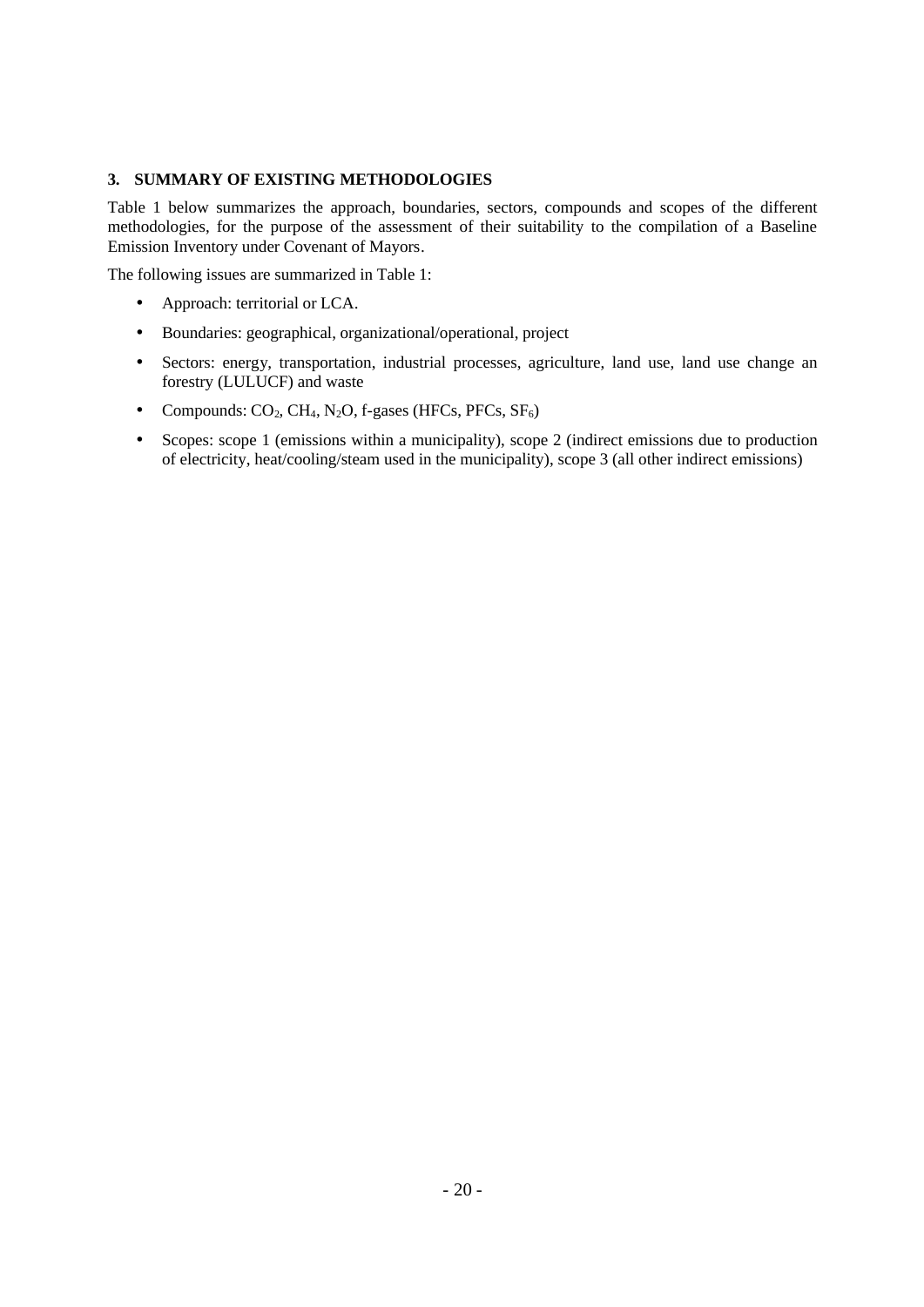|  | Table 1. Summary of existing methodologies |  |  |  |  |
|--|--------------------------------------------|--|--|--|--|
|--|--------------------------------------------|--|--|--|--|

|         | Approach    |                             | $\sim$                               | $\overline{\phantom{a}}$<br><b>Boundaries</b> |                           |                  | Sectors        |                           |                           |               |           | <b>GHGs</b>               |        |        |                    |           | Scope                     |                   |  |
|---------|-------------|-----------------------------|--------------------------------------|-----------------------------------------------|---------------------------|------------------|----------------|---------------------------|---------------------------|---------------|-----------|---------------------------|--------|--------|--------------------|-----------|---------------------------|-------------------|--|
| Label   | Territorial | <b>LCA</b>                  | Geographical                         | Organizational/<br>Operational                | Project                   | Energy           | Transportation | Industrial<br>processes   | Agriculture               | <b>LULUCF</b> | Waste     | CO <sub>2</sub>           | $CH_4$ | $N_2O$ | <u>. </u><br>gases |           |                           |                   |  |
| л       |             | $\mathbf{V}^*$<br>$\Lambda$ | ▾<br>∡                               | ∡                                             |                           | T.Z<br>$\Lambda$ |                | $\mathbf{x}$<br>$\Lambda$ | Λ                         |               | л         | $\mathbf{v}$<br>$\Lambda$ |        | Λ      | л                  | $\Lambda$ | △                         |                   |  |
| B       |             | $\mathbf{V}^*$<br>Λ         | ∡                                    |                                               |                           | Λ                |                | $\mathbf{v}$<br>$\Lambda$ | $\Lambda$                 |               |           | $\Lambda$                 |        | л      |                    | ∡         |                           |                   |  |
| ◡       |             | $\mathbf{x}$<br>$\Lambda$   |                                      |                                               |                           | x,<br>Δ          |                | $\mathbf{x}$<br>$\Lambda$ | $\mathbf{x}$              |               |           | $\mathbf{v}$<br>л         |        | л      |                    | л         | $\mathbf{x}$              |                   |  |
| D       | $\Lambda$   |                             |                                      |                                               | $\Lambda$                 | л                |                | 72<br>$\Lambda$           | $\Lambda$                 |               |           | $\Lambda$                 |        | л      | л                  | $\Lambda$ | $\mathbf{x}$              |                   |  |
| E       |             | △                           | ٦z<br>Λ                              | △                                             |                           | x,<br>л          |                | $\mathbf{x}$<br>$\Lambda$ | $\Lambda$                 |               |           | $\mathbf{v}$<br>л         |        | ◠      | л                  | ∡         |                           |                   |  |
| Е.      | ∡           |                             |                                      |                                               | $\mathbf{x}$<br>$\Lambda$ |                  |                |                           | $\Lambda$                 |               | ∡         | $\Lambda$                 |        | л      |                    | ∡         |                           |                   |  |
| G       | ٦z<br>∡     |                             | $\overline{\mathbf{x}}$<br>$\Lambda$ |                                               |                           | T.Z<br>$\Lambda$ |                | $\mathbf{v}$<br>$\Lambda$ | $\mathbf{x}$<br>$\Lambda$ |               | $\Lambda$ | $\mathbf{v}$<br>$\Lambda$ |        | л      | л                  | л         | $\mathbf v$               | $\mathbf{V}^{**}$ |  |
| TT<br>п |             | △                           | $\overline{V}$<br>∡                  | $\mathbf{x}$<br>△                             |                           | x,<br>л          |                | $\mathbf{v}$<br>$\Lambda$ | $\Lambda$                 |               | . .<br>л  | $\Lambda$                 |        | л      | л                  | $\Lambda$ | $\mathbf{x}$<br>$\Delta$  |                   |  |
|         | ∡           |                             | ٦z<br>$\Lambda$                      |                                               |                           | $\Lambda$        |                |                           |                           |               |           | $\mathbf{x}$<br>$\Lambda$ |        |        |                    | $\Lambda$ | $\mathbf{v}$<br>$\Lambda$ |                   |  |

\*LCA only in scope 3

\*\*scope 3 only regarding waste disposal outside the geographical area

Explanation of labels

- A. Emission tracker tool (Project 2 degree, Clinton Climate Initiative)<br>B. International Local Government GHG emission Analysis Protocol
- B. International Local Government GHG emission Analysis Protocol<br>C. The Greenhouse Gas Protocol: A Corporate Accounting and Repor
- C. The Greenhouse Gas Protocol: A Corporate Accounting and Reporting Standard (WRI/WBCSD)<br>D. The Greenhouse Gas Protocol: The GHG Protocol for Project Accounting (WRI/WBCSD)
- The Greenhouse Gas Protocol: The GHG Protocol for Project Accounting (WRI/WBCSD)
- E. ADEME tools: Bilan carbone<br>F. California Climate Action Reg
- California Climate Action Registry Project Protocols
- G. GRIP tool<br>H. ECORegio
- **ECORegion**
- I. Local and regional  $CO_2$  emissions estimates for 2005-2006 for 2005-2006 for the UK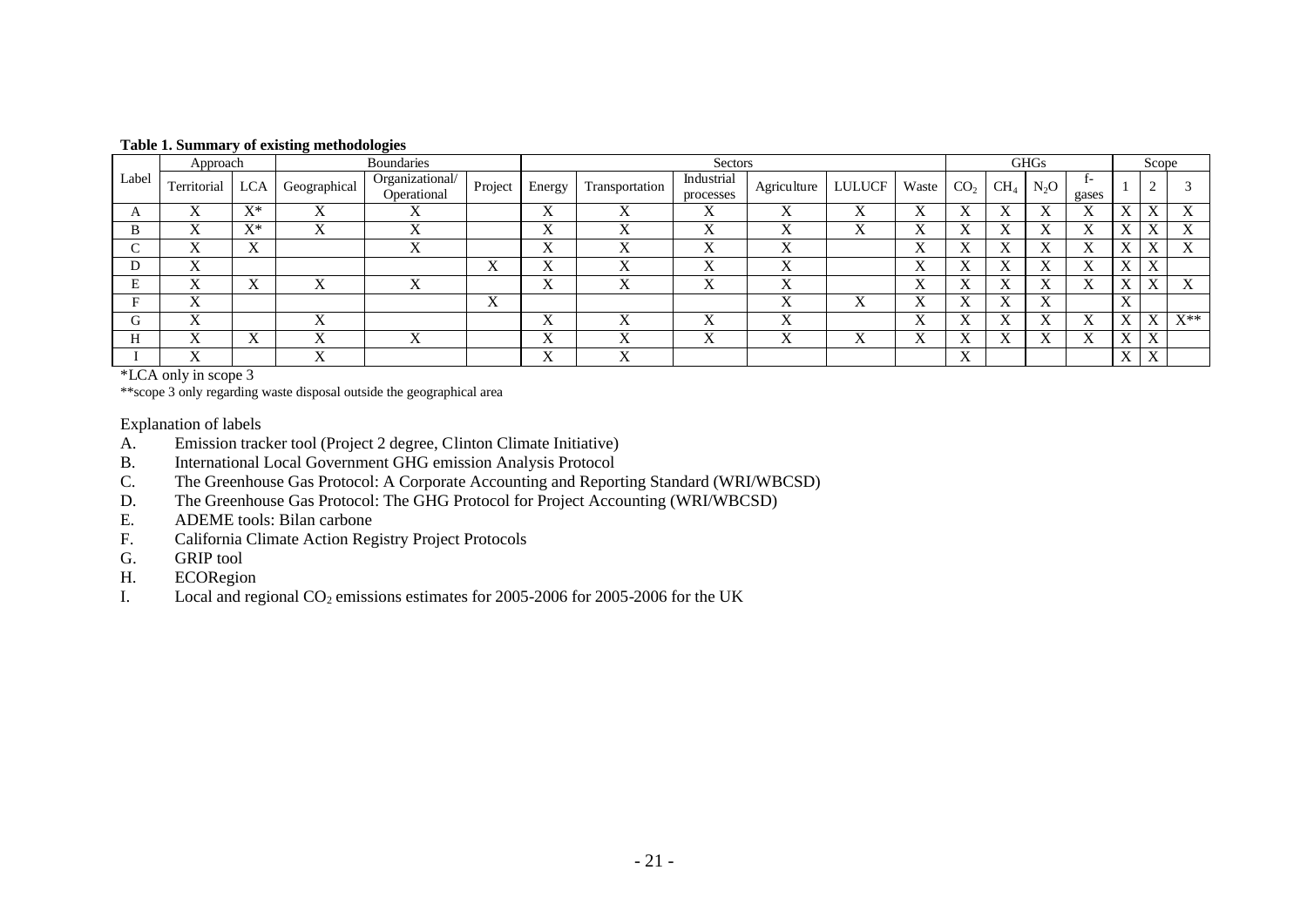## **4. INVENTORIES UNDER THE COVENANT OF MAYORS**

The boundaries, scope and sectors of the Baseline Emission Inventory under Covenant of Mayors were defined and agreed based on the work of the JRC, DG TREN and Covenant of Mayors Office, and the two workshops organized with the practitioners group.

The CoM inventory can be described, using the same structure than above, as being the following:

**Boundaries**: geographical boundaries of the local authority

**Scope:** Direct emissions from use of fuels in the territory (scope 1); direct and indirect emissions due to production of electricity, heat and cold consumed in the territory (scope 1 and 2).

**Sectors:** Energy consumption (electricity, heating, cooling), urban road and rail transportation. Optional to include also landfills and other sources.

**Compounds**: At least CO<sub>2</sub>, optional to include also other GHGs.

#### **Methodology for stationary combustion:**

Input data for fuel use: local fuel use (for instance for building-specific heating or transportation), fuel use in local heat/cold and electricity plants $<sup>6</sup>$ </sup>

Input data for electricity and heat consumption: Amounts of imported heat and electricity are calculated as 'consumption minus local production', thus ignoring transportation losses.

Emission factor for electricity: either a national or European emission factor (following IPCC or LCA principles) is used as a basis. Local production and green electricity purchases of the local authority can be taken into account following specific rules.

CHP emission factor: based on energy outputs and efficiencies of separate production processes

Green electricity purchases: Purchases of certified green electricity by the local authority can be taken into account in the electricity emission factor.

#### **Methodology for transportation:**

Input data: estimated mileage driven on the street network of the local authority

Biofuels: If emission factors following the IPCC principles are used, biofuels produced in a sustainable manner are considered as  $CO<sub>2</sub>$  neutral. If emission factors following LCA principles are used, specific emission factors are applied.

**Methodological levels**: The local authority can choose whether to use emission factors based on IPCC principles or LCA emission factors. In addition, there is a certain degree of flexibility for the local authorities to decide which emission sources to include and which emission factors to use (e.g. local emission factors instead of the defaults provided in the guidelines).

**Methodology for emission reductions:** will be included in the guidelines for the most important measures.

include also larger plants/units if they have carried out/are planning to carry out measures in these plants or units. <sup>6</sup> When not included in EU emissions trading and not >20 MW of thermal input. The local authorities can decide to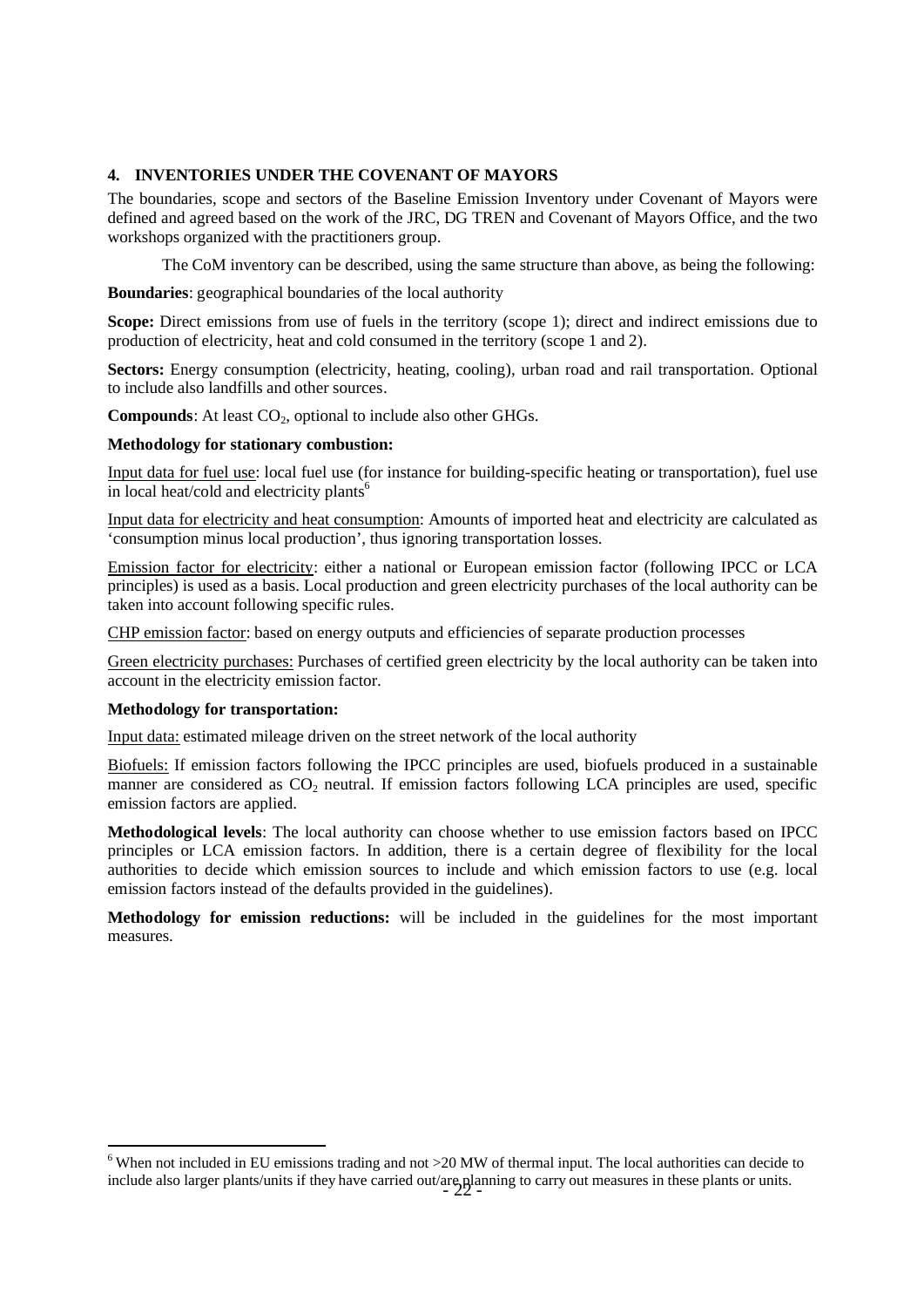## **5. Signposting of existing methodologies**

The existing methodologies are signposted according to their suitability for compilation of Baseline Emission Inventories under Covenant of Mayors. Each of the methodologies is evaluated against the signposting criteria, and is given one of the following marks:

- YES method in agreement with and can be used for Baseline Emission Inventory
- PARTLY the method is partly in agreement with specifications of Baseline Emission Inventory and can in certain circumstances be used for that purpose
- NO method is not in agreement with specifications of Baseline Emission Inventory

The criteria used for signposting of existing methodologies are:

- 1. Tool YES if a tool is available, NO if only description of methodology
- 2. Geographical boundaries
- 3.  $CO<sub>2</sub>$  emissions included
- 4. Scope for transportation
- 5. Methodology for transportation
- 6. Scope for energy sector (production and consumption of electricity, heat/cold, and other energy carriers)
- 7. Methodology for energy sector (e.g. electricity emission factor)

|       |            |                            |                 | . .                         | $\bf -$                           | $\circ$                    |                                  |
|-------|------------|----------------------------|-----------------|-----------------------------|-----------------------------------|----------------------------|----------------------------------|
|       | Tool       | Geographical<br>boundaries | CO <sub>2</sub> | Scope for<br>transportation | Methodology for<br>transportation | Scope for<br>energy sector | Methodology for<br>energy sector |
| A     | <b>YES</b> | <b>YES</b>                 | <b>YES</b>      | <b>YES</b>                  | <b>YES</b>                        | <b>PARTLY</b>              | <b>PARTLY</b>                    |
| B     | <b>YES</b> | <b>YES</b>                 | <b>YES</b>      | <b>YES</b>                  | <b>YES</b>                        | <b>PARTLY</b>              | <b>PARTLY</b>                    |
| C     | <b>YES</b> | <b>NO</b>                  | <b>YES</b>      | N <sub>O</sub>              | <b>PARTLY</b>                     | NO <sub>1</sub>            | <b>PARTLY</b>                    |
| D     | NO.        | NO.                        | <b>YES</b>      | NO <sub>1</sub>             | <b>PARTLY</b>                     | NO <sub>1</sub>            | <b>PARTLY</b>                    |
| $E^*$ | <b>YES</b> | <b>YES</b>                 | <b>YES</b>      | NO <sub>1</sub>             | <b>PARTLY</b>                     | <b>PARTLY</b>              | <b>PARTLY</b>                    |
| F     | <b>YES</b> | N <sub>O</sub>             | <b>YES</b>      | NO.                         | N <sub>O</sub>                    | NO <sub>1</sub>            | N <sub>O</sub>                   |
| G     | <b>YES</b> | <b>YES</b>                 | <b>YES</b>      | <b>YES</b>                  | <b>YES</b>                        | <b>PARTLY</b>              | <b>PARTLY</b>                    |
| $H^*$ | <b>YES</b> | <b>YES</b>                 | <b>YES</b>      | <b>YES</b>                  | <b>PARTLY</b>                     | <b>PARTLY</b>              | <b>PARTLY</b>                    |
|       | NO.        | <b>YES</b>                 | <b>YES</b>      | <b>YES</b>                  | <b>PARTLY</b>                     | <b>PARTLY</b>              | <b>PARTLY</b>                    |

**Table 2. Signposting of the existing methodologies**

\*The tool developers plan to modify the tool in a manner that it is fully in line with the Covenant of Mayors inventories in 2010

- A. Emission tracker tool (Project 2 degree, Clinton Climate Initiative)
- B. International Local Government GHG emission Analysis Protocol
- C. The Greenhouse Gas Protocol: A Corporate Accounting and Reporting Standard
- D. The Greenhouse Gas Protocol: The GHG Protocol for Project Accounting
- E. ADEME tools: Bilan carbone
- F. California Climate Action Registry Project Protocols
- G. GRIP tool